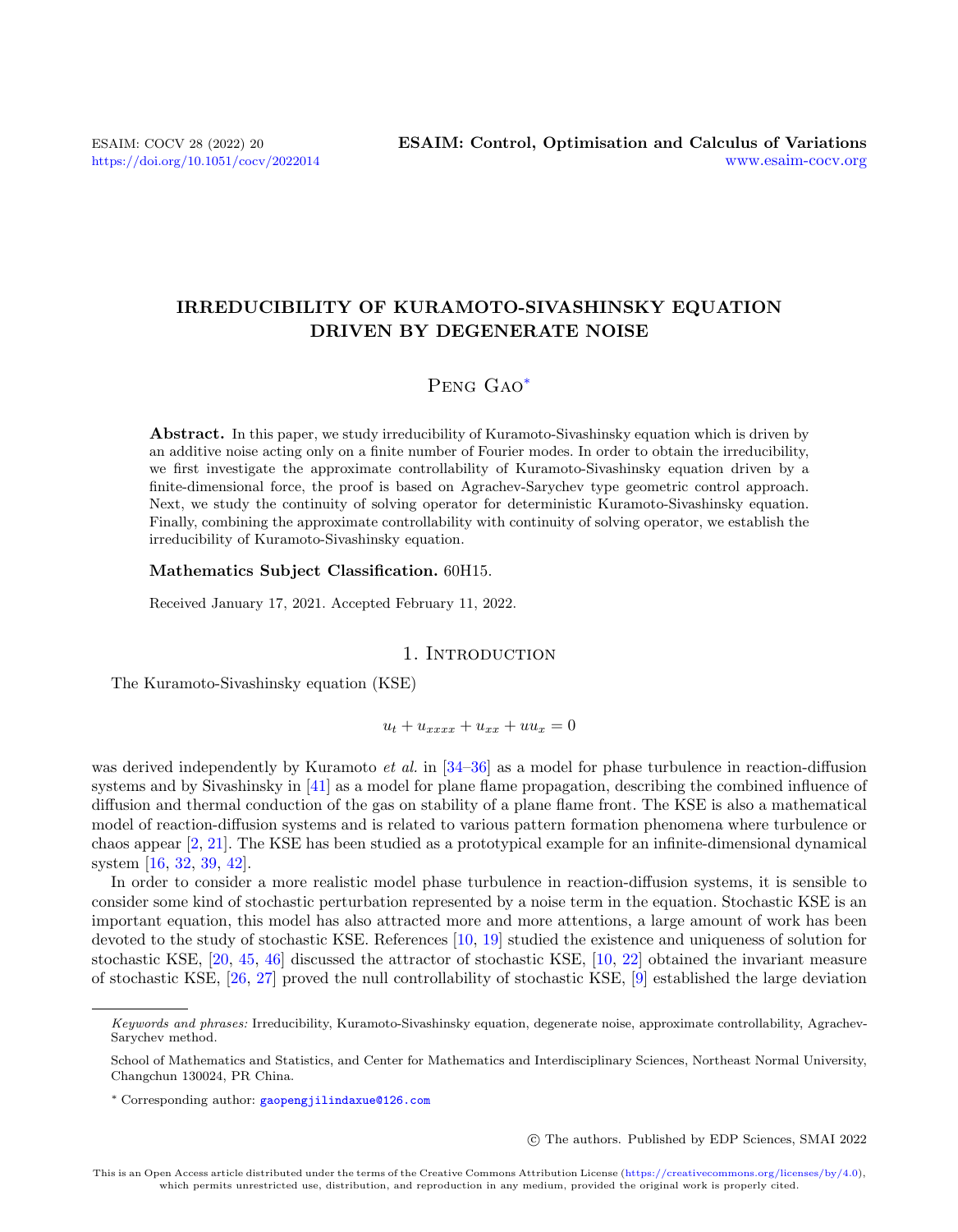principle of stochastic KSE, [\[31\]](#page-20-13) established the averaging principle for stochastic KSE. We refer readers to the references therein for more interesting results on stochastic KSE.

In this paper, we consider the irreducibility of stochastic KSE driven by highly degenerate noise

<span id="page-1-0"></span>
$$
\begin{cases} u_t + u_{xxxx} + u_{xx} + uu_x = b_1 \dot{\beta}_1(t) \sin x + b_2 \dot{\beta}_2(t) \cos x + b_3 \dot{\beta}_3(t) & \text{in } \mathbb{T} \times (0, T), \\ u(0) = u_0 & \text{in } \mathbb{T}, \end{cases}
$$
(1.1)

where  $\mathbb{T} = \mathbb{R}/2\pi\mathbb{Z}$ ,  $\beta_k$ ,  $k = 1, 2, 3$  are real valued mutually independent standard Wiener processes defined on a probability space  $(\Omega, \mathcal{F}, \mathbb{P})$  and  $b_k, k = 1, 2, 3$  are real valued numbers. Denote  $H := L^2(\mathbb{T}), V := H^2(\mathbb{T})$ . According to Theorem 3.4 of [\[22\]](#page-20-9), we know

If  $u_0 \in H$ , [\(1.1\)](#page-1-0) admits a unique weak solution  $u \in C([0,T];H) \mathbb{P}$ -a.s. Moreover, u is a Markov process in H, which is Feller in H.

Let  $u(t, u_0)$  denote the unique solution to [\(1.1\)](#page-1-0) for the initial value  $u_0 \in H$ , and we define the transition probabilities  $\{P(t, u_0, \cdot) : t \in [0, T], u_0 \in H\}$  by

$$
P(t, u_0, \Gamma) := \mathbb{P}\{u(t, u_0) \in \Gamma\}
$$

for all Borel sets  $\Gamma$  of H and all  $t \in [0, T]$ .

**Definition 1.1.** A family of transition probabilities  $\{P(t, u_0, \cdot) : t \in [0, T], u_0 \in H\}$  is called **irreducible in** H if for every  $u_0 \in H, t \in [0, T], u_1 \in H$  and  $\varepsilon > 0$ , we have  $P(t, u_0, B_H(u_1, \varepsilon)) > 0$ .

Now, we are in a position to present the main result in this paper.

## <span id="page-1-1"></span>**Theorem 1.2.** If  $b_k \neq 0$  for  $k = 1, 2, 3$ , then the family  $\{P(t, u_0, \cdot) : t \in [0, T], u_0 \in H\}$  is irreducible in H.

The main contribution of this paper is the irreducibility of stochastic KSE driven by the highly degenerate noise. The irreducibility of stochastic partial differential equations (SPDEs) has attracted many authors' attention, see [\[6](#page-19-1)[–8,](#page-20-14) [18,](#page-20-15) [22,](#page-20-9) [23,](#page-20-16) [43,](#page-21-4) [44\]](#page-21-5) and references within. However, to the best knowledge of the author, the irreducibility of SPDEs is generally established for non-degenerate noise, the result for the case of degenerate noise is far less studied. The irreducibility is a fundamental concept in stochastic dynamic system, and it plays a crucial role in the research of ergodic theory, moderate deviation principle. More precisely, the main reason for the study of the irreducibility property is its relevance in ergodic theory, and in the analysis of the uniqueness and ergodicity of invariant measures. The property of irreducibility is at the core of the problem, it is sufficient to obtain the ergodic result by adding the strong Feller property, see the classical work [\[17,](#page-20-17) [24\]](#page-20-18). Another application of the irreducibility is to establish moderate deviation principle of SPDEs, in general, the moderate deviation principle is obtained by verifying the irreducibility and some Lyapunov condition for SPDEs, see [\[43\]](#page-21-4).

The proof of Theorem [1.2](#page-1-1) relies on the approximate controllability of KSE (see Thm. [3.3\)](#page-3-0) and the continuity of the mapping noise  $\mapsto$  solution along the controllers (see Prop. [4.2\)](#page-16-0). It is well known that one usually solves a control problem to prove the irreducibility for SPDEs. However, due to the highly degenerate of the noise of [\(1.1\)](#page-1-0), the control problem of the associated deterministic system is much harder than those in the usual case, the traditional methods and techniques in the existing literature are no longer feasible. The novelty of this paper is that we introduce the Agrachev-Sarychev type geometric control approach to overcome this difficulty. More precisely, with the help of asymptotic property of operator  $\mathcal R$  and saturating property of subspace of  $\mathcal H$ , we can prove the approximate controllability of the associated deterministic system with finite-dimensional control.

The control theory is known to be a useful tool in the study of stochastic systems with non-degenerate noise, see [\[17\]](#page-20-17) and references therein for more interesting results on this topic. In recent years, stochastic system with highly degenerate noise is attracting more and more people's attention, this paper shows that the Agrachev-Sarychev approach is a powerful tool for the study of stochastic systems with highly degenerate noise. Let us mention that the method and framework in this paper are quite general and can be adapted to degenerate problems for more SPDEs.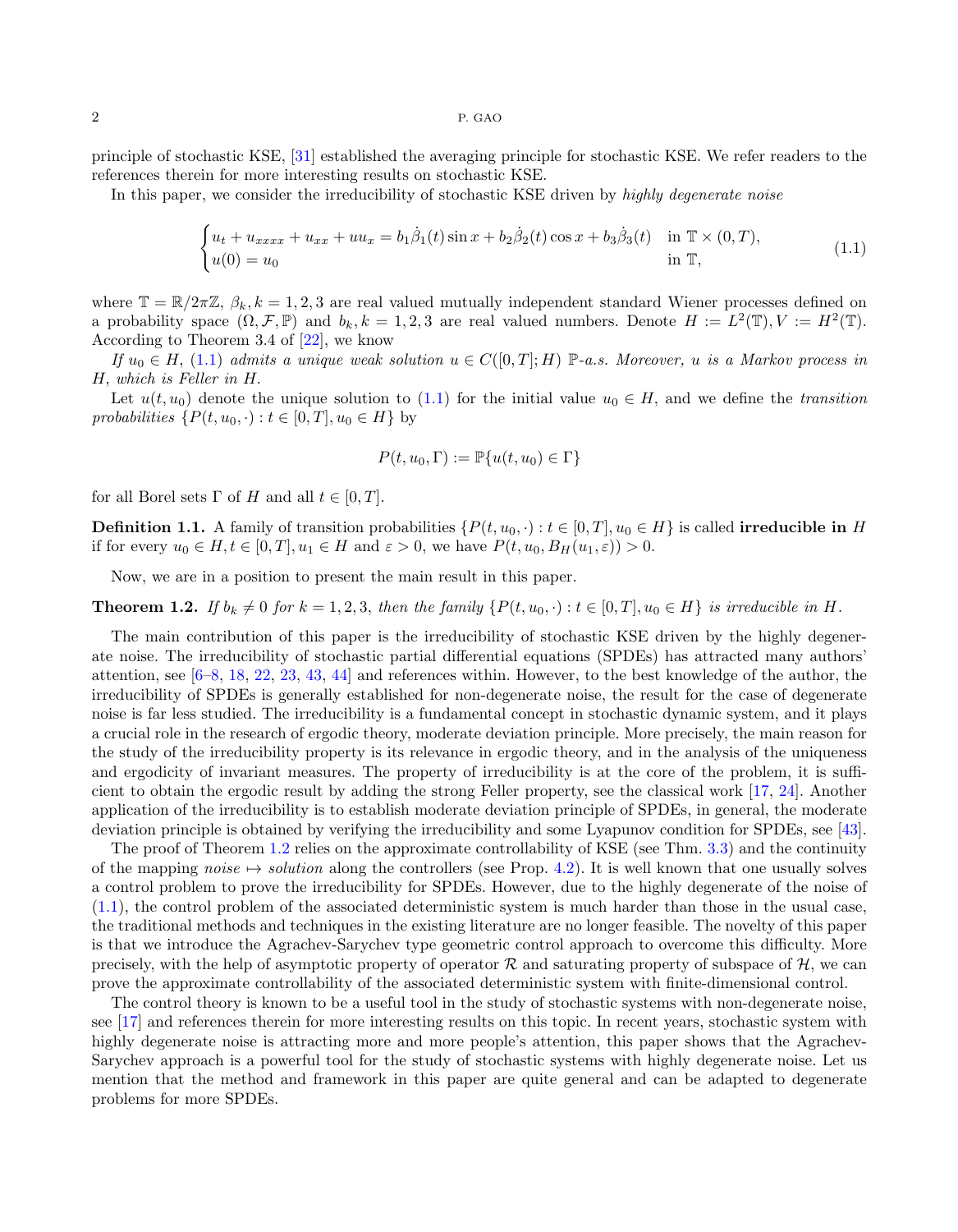The rest of this paper is organized as follows: In Section [2,](#page-2-0) we give some preliminary results which will be used in this paper. Section [3](#page-3-1) is devoted to the approximate controllability of KSE driven by a finite-dimensional force. The proof of Theorem 1.2 is given in Section [4.](#page-14-0)

## 2. Preliminaries

<span id="page-2-0"></span>If  $u \in L^2(\mathbb{T})$ , it can be written as  $u(x) = \sum$  $\sum_{k\in\mathbb{Z}} u_k e^{ikx}$  with  $u_k \in \mathbb{C}$  and  $u_{-k} = \overline{u_k}$ , the norm in  $H^s(\mathbb{T})$  is defined by  $\|\cdot\|_s$ :

$$
||u||_s^2 := \sum_{k \in \mathbb{Z}} (1+|k|^2)^s |u_k|^2.
$$

For  $s = 0, \| \cdot \|_0 := \| \cdot \|$ .

For any  $s \geq 0$  and  $u = \sum$  $\sum_{k\in\mathbb{Z}} u_k e^{ikx} \in H^s(\mathbb{T})$ , we define

$$
\partial_x^s u := \sum_{k \in \mathbb{Z}} |k|^s u_k e^{ikx}.
$$

In this paper, we will use the following inequalities.

**Lemma 2.1.** If  $a, b \in \mathbb{R}$ ,  $p > 0$ , it holds that

$$
(|a|+|b|)^p \le \begin{cases} |a|^p + |b|^p & 0 < p \le 1, \\ 2^{p-1}(|a|^p + |b|^p) & p > 1. \end{cases}
$$

**Lemma 2.2.** (Gronwall inequality) Let  $y(t)$  be a nonnegative function and  $a \in \mathbb{R}$ ,  $f \in L^{1}_{loc}(\mathbb{R})$ , if  $y' \leq -ay + f$ , we have

$$
y(t) \le y(s)e^{-a(t-s)} + \int_s^t e^{-a(t-\tau)}f(\tau)d\tau.
$$

<span id="page-2-1"></span>**Lemma 2.3.** (Young inequality) Let  $a, b \in [0, +\infty)$  and  $\varepsilon > 0$ , then we have

$$
ab \le \varepsilon^{-p} \frac{a^p}{p} + \varepsilon^q \frac{b^q}{q},
$$

where  $1 < p < \infty$ ,  $\frac{1}{p} + \frac{1}{q} = 1$ .

<span id="page-2-2"></span>**Lemma 2.4.** (See [\[1\]](#page-19-2)) Let  $0 \le s_1 < s_2$ , for any  $\varepsilon > 0$  and  $u \in H^{s_2}(\mathbb{T})$ , there exists a constant  $C(\varepsilon) > 0$  such that

$$
||u||_{s_1}\leq \varepsilon ||\partial_x^{s_2} u||+C(\varepsilon)||u||.
$$

**Lemma 2.5.** (See [\[1\]](#page-19-2)) Let  $s > \frac{1}{2}$ , then for any  $u \in H^s(\mathbb{T})$ , we have

 $||u||_{L^{\infty}(\mathbb{T})} \leq C||u||_{s}.$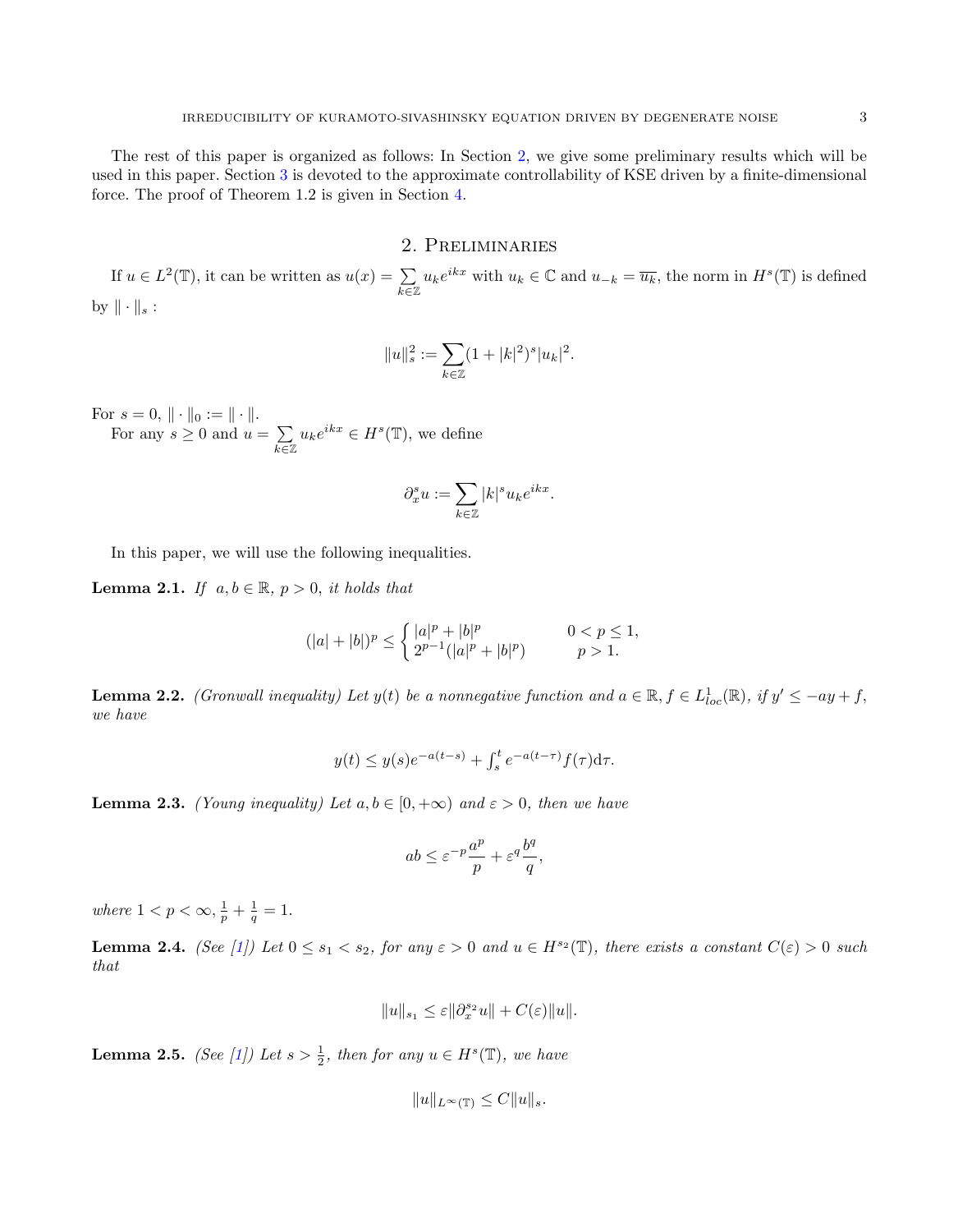#### 3. Approximate controllability of KSE

<span id="page-3-1"></span>We first consider the approximate controllability of the following KSE driven by a finite-dimensional force:

<span id="page-3-2"></span>
$$
\begin{cases} u_t + u_{xxxx} + u_{xx} + uu_x = h(x, t) + \eta(x, t) & \text{in } \mathbb{T} \times (0, T), \\ u(0) = u_0 & \text{in } \mathbb{T}, \end{cases}
$$
 (3.1)

where the function  $\eta$  plays the role of the control.

**Definition 3.1.** For  $s > 0$ , we shall say that  $(3.1)$  is approximately controllable by H-valued control if for any initial point  $u_0 \in H^s(\mathbb{T})$ , any target  $u_1 \in H^s(\mathbb{T})$ , and any number  $\varepsilon > 0$ , there is a control  $\eta \in L^2(0,T;\mathcal{H})$  and a unique solution u of problem  $(3.1)$  defined on the interval  $[0, T]$  such that

$$
||u(T) - u_1||_s \le \varepsilon.
$$

Let H be a finite-dimensional subspace of  $H^{s+4}(\mathbb{T})$ . We define a non-decreasing sequence of finite-dimensional subspaces:

$$
\mathcal{H}_0:=\mathcal{H},\;\; \mathcal{H}_j:=\mathcal{F}(\mathcal{H}_{j-1}),\;j\geq 1,\;\; \mathcal{H}_{\infty}:=\bigcup_{j=1}^{\infty}\mathcal{H}_j,
$$

where

$$
\mathcal{F}(\mathcal{H}) := \mathrm{span}\Big\{\eta - \sum_{i=1}^N u_i \partial_x u_i: \ \eta, u_i \in \mathcal{H}, \ i = 1, 2, \cdots, N\Big\}.
$$

**Definition 3.2.** We say that  $\mathcal{H}$  is saturating if  $\mathcal{H}_{\infty}$  is dense in  $H^{s}(\mathbb{T})$ .

Now, we are in a position to present the main result in this section.

<span id="page-3-0"></span>**Theorem 3.3.** Let  $T > 0$ ,  $s > \frac{1}{2}$ ,  $u_0 \in H^s(\mathbb{T})$  and  $h \in L^2(0,T;H^{s-2}(\mathbb{T}))$ . If H is saturating, then [\(3.1\)](#page-3-2) is approximately controllable by H-valued control.

The proof of Theorem [3.3](#page-3-0) is based on the idea from the works of Agrachev and Sarychev [\[3](#page-19-3)[–5\]](#page-19-4), who studied the approximate controllability of the 2D Navier-Stokes and Euler systems by finite-dimensional forces. The Agrachev-Sarychev method is also applied to other equations, see [\[11,](#page-20-19) [40\]](#page-20-20) and the literatures therein. The controllability of KSE has attracted many authors' attention, see [\[12–](#page-20-21)[15,](#page-20-22) [25–](#page-20-23)[30\]](#page-20-24).

Here, we give examples of saturating spaces. I is called a generator if  $\mathcal{I} \subset \mathbb{Z}$  is a finite symmetric set containing 0 and any integer is a linear combination of elements of  $\mathcal I$  with integer coefficients. We define the space

$$
\mathcal{H}(\mathcal{I}) = \text{span}\{\sin(mx), \cos(mx) : m \in \mathcal{I}\}.
$$

<span id="page-3-3"></span>**Proposition 3.4.** If I is a generator, then the space  $\mathcal{H}(I)$  is saturating. In particular,  $\mathcal{E} := span\{\sin x, \cos x, 1\}$ is saturating.

The proof of Proposition [3.4](#page-3-3) is done later in Section [3.4.](#page-12-0)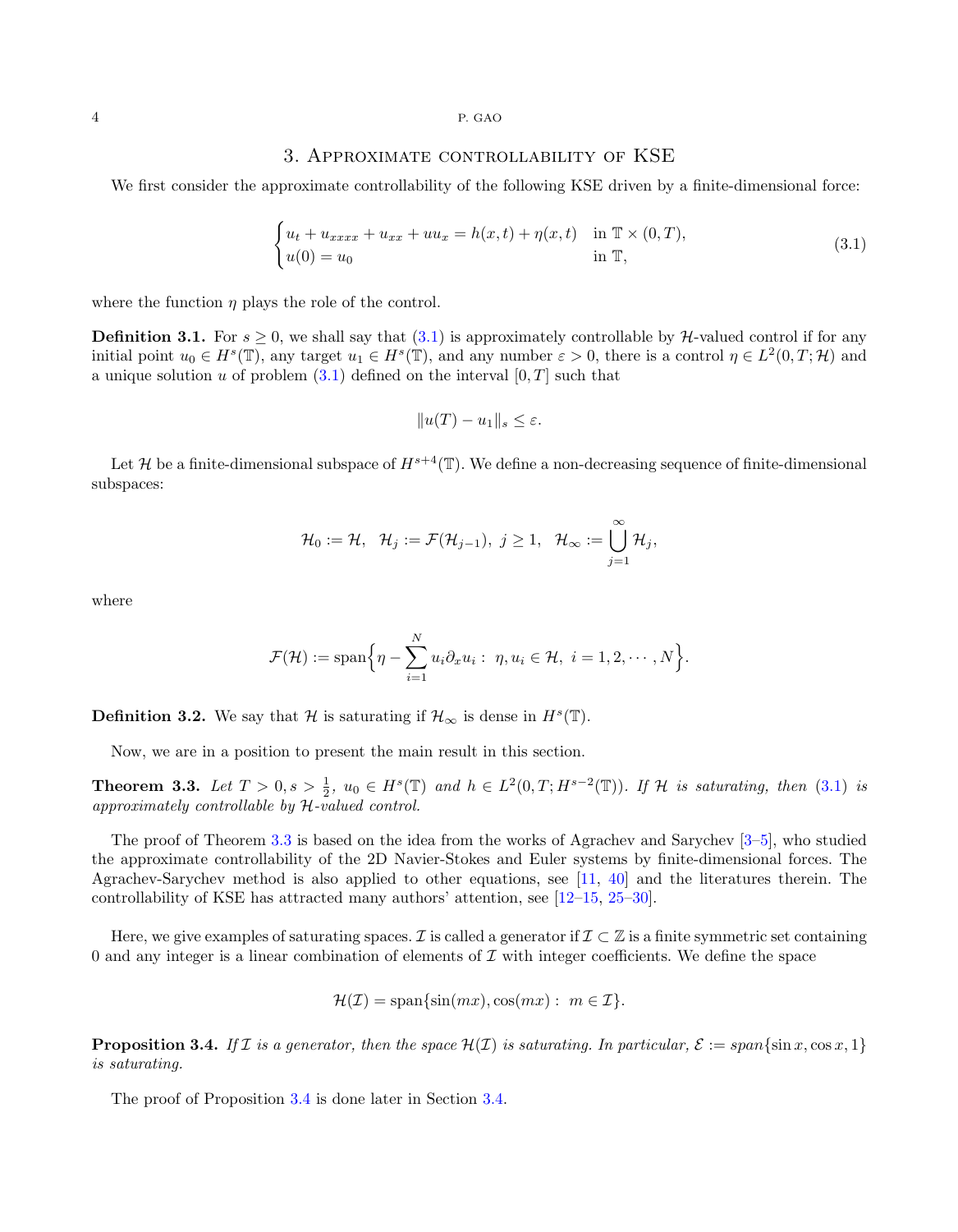#### 3.1. Well-posedness of generalised KSE

We consider the following generalised KSE:

<span id="page-4-1"></span>
$$
\begin{cases} u_t + (u+\zeta)_{xxxx} + (u+\zeta)_{xx} + (u+\zeta)(u+\zeta)_x = \varphi & \text{in } \mathbb{T} \times (0,T), \\ u(0) = u_0 & \text{in } \mathbb{T}. \end{cases} \tag{3.2}
$$

For any  $T > 0$  and  $s \geq 0$ , we define the space

$$
\mathcal{X}_{T,s} := C([0,T];H^s(\mathbb{T})) \cap L^2(0,T;H^{s+2}(\mathbb{T}))
$$

endowed with the norm

$$
||u||_{\mathcal{X}_{T,s}} := ||u||_{C([0,T];H^s(\mathbb{T}))} + ||u||_{L^2(0,T;H^{s+2}(\mathbb{T}))}.
$$

Define the operator  $P = -\partial_x^4$  with domain  $\mathcal{D}(P) = H^4(\mathbb{T})$ , we know that P generates a semigroup  $\{S(t)\}_{\{t \geq 0\}}$ in  $L^2(\mathbb{T})$ . Moreover, we have the following important property:

<span id="page-4-3"></span><span id="page-4-0"></span>**Lemma 3.5.** For any  $T > 0$  and  $s \geq 0$ , the semigroup satisfies that

$$
||S(\cdot)y_0||_{\mathcal{X}_{T,s}} \le C||y_0||_s, \quad \forall \ y_0 \in H^s(\mathbb{T}),
$$
  

$$
||\int_0^{\cdot} S(\cdot - \tau) f(\tau) d\tau||_{\mathcal{X}_{T,s}} \le C||f||_{L^2(0,T;H^{s-2}(\mathbb{T}))}, \quad \forall \ f \in L^2(0,T;H^{s-2}(\mathbb{T})),
$$
\n(3.3)

where  $C = C(T, s)$  is a positive constant that increases in the first variable.

The proof of Lemma [3.5](#page-4-0) is done later in Section [3.5.](#page-14-1)

<span id="page-4-2"></span>**Proposition 3.6.** For any  $T > 0$  and  $s > \frac{1}{2}$ , let  $u_0 \in H^s(\mathbb{T}), \zeta \in L^4(0,T;H^{s+2}(\mathbb{T}))$  and  $\varphi \in L^2(0,T;H^{s-2}(\mathbb{T}))$ . Then system [\(3.2\)](#page-4-1) admits a unique solution  $u \in \mathcal{X}_{T,s}$ . Moreover, let R be the mapping taking a triple  $(u_0,\zeta,\varphi)$ to the solution of [\(3.2\)](#page-4-1), for  $\hat{u}_0 \in H^s(\mathbb{T})$  and  $\hat{\varphi} \in L^2(0,T;H^{s-2}(\mathbb{T}))$ , we have

<span id="page-4-4"></span>
$$
\|\mathcal{R}(u_0, 0, \varphi) - \mathcal{R}(\hat{u}_0, 0, \hat{\varphi})\|_{\mathcal{X}_{T,s}} \le C(\|u_0 - \hat{u}_0\|_s + \|\varphi - \hat{\varphi}\|_{L^2(0,T;H^{s-2}(\mathbb{T}))}).
$$
\n(3.4)

Proof of Proposition [3.6.](#page-4-2) Before we prove Proposition [3.6,](#page-4-2) we introduce the following important mathematical setting: Throughout the paper, the letter  $C$  denotes unessential positive constant whose value may change in different occasions, which may vary from line to line. We will write the dependence of constant on parameters explicitly if it is essential.

First, we consider the existence and uniqueness of the solution for [\(3.2\)](#page-4-1). Let  $t \in [0, \theta] \subset [0, T]$  and  $v \in \mathcal{X}_{\theta, s}$ , we set

$$
\Phi(v)(t) = S(t)u_0 + \int_0^t S(t-\tau)F(v)(\tau)d\tau,
$$

where

$$
F(v) = -\partial_x^2 v - \partial_x^4 \zeta - \partial_x^2 \zeta - (v + \zeta)\partial_x (v + \zeta) + \varphi.
$$

Since  $H^s(\mathbb{T})(s > \frac{1}{2})$  is a Banach algebra, we get

 $||(v+\zeta)\partial_x(v+\zeta)||_{s-2} \leq C||(v+\zeta)^2||_{s-1} \leq C||(v+\zeta)^2||_s \leq C||v+\zeta||_s^2 \leq C(||v||_s^2 + ||\zeta||_s^2),$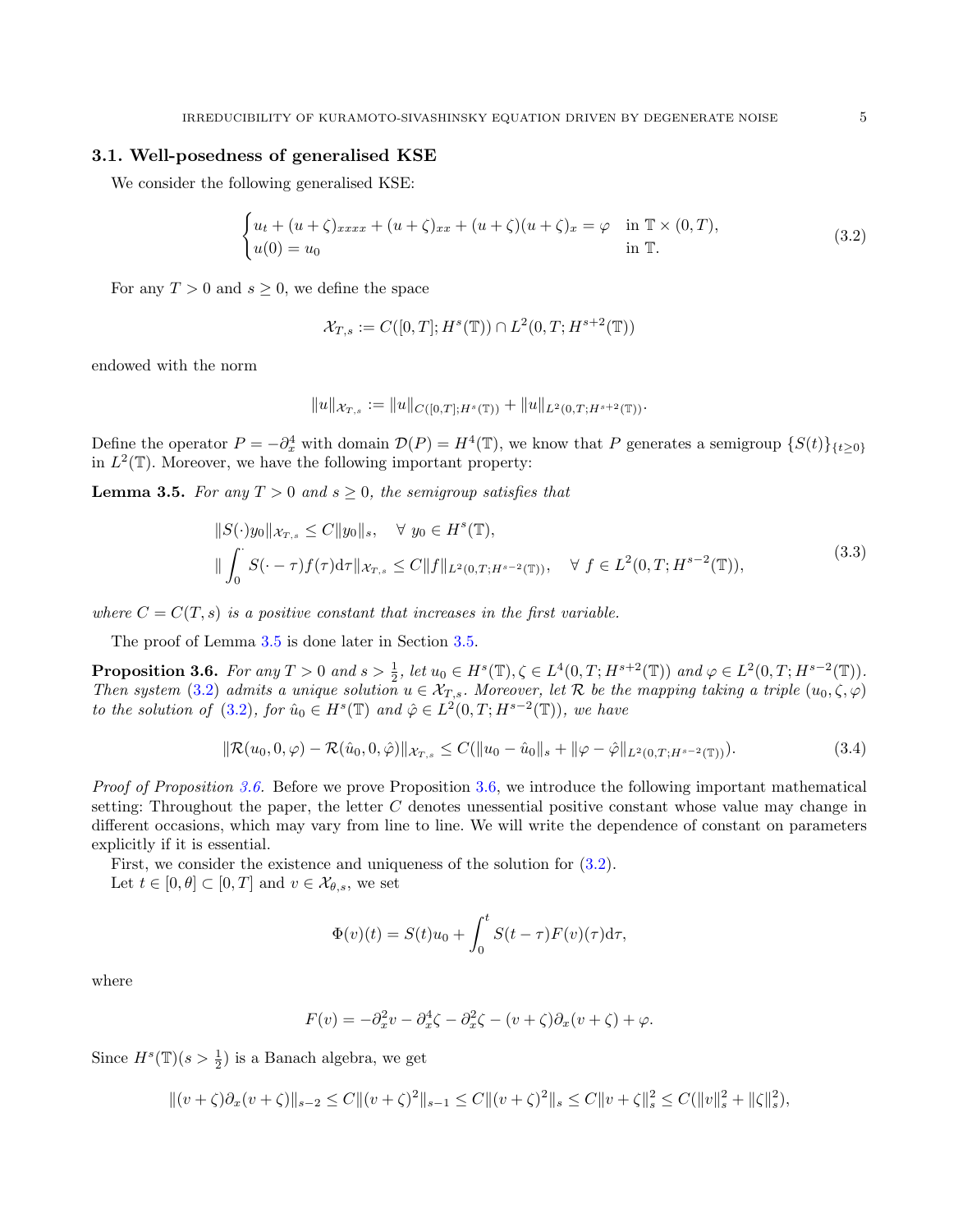this implies that

$$
||F(v)||_{s-2} \leq C(||v||_s + ||\zeta||_{s+2} + ||v||_s^2 + ||\zeta||_s^2 + ||\varphi||_{s-2}).
$$

According to this estimate, we have

$$
||F(v)||_{L^{2}(0,\theta;H^{s-2}(\mathbb{T}))} \leq C\theta^{\frac{1}{2}}(||v||_{\mathcal{X}_{\theta,s}} + ||v||^{2}_{\mathcal{X}_{\theta,s}}) + C(||\zeta||_{L^{2}(0,T;H^{s+2}(\mathbb{T}))} + ||\zeta||^{2}_{L^{4}(0,T;H^{s}(\mathbb{T}))} + ||\varphi||_{L^{2}(0,T;H^{s-2}(\mathbb{T}))}) \leq C\theta^{\frac{1}{2}}(||v||_{\mathcal{X}_{\theta,s}} + ||v||^{2}_{\mathcal{X}_{\theta,s}}) + C(||\zeta||_{L^{4}(0,T;H^{s+2}(\mathbb{T}))} + ||\zeta||^{2}_{L^{4}(0,T;H^{s+2}(\mathbb{T}))} + ||\varphi||_{L^{2}(0,T;H^{s-2}(\mathbb{T}))}).
$$

<span id="page-5-0"></span>It follows from [\(3.3\)](#page-4-3) that

$$
\begin{split} \|\Phi(v)\|_{\mathcal{X}_{\theta,s}} &\leq & C(\|u_0\|_s + \|F(v)\|_{L^2(0,\theta;H^{s-2}(\mathbb{T}))}) \\ &\leq & C_1(\|u_0\|_s + \|\zeta\|_{L^4(0,T;H^{s+2}(\mathbb{T}))} + \|\zeta\|_{L^4(0,T;H^{s+2}(\mathbb{T}))}^2 + \|\varphi\|_{L^2(0,T;H^{s-2}(\mathbb{T}))}) \\ &\quad + C_2\theta^{\frac{1}{2}}(\|v\|_{\mathcal{X}_{\theta,s}} + \|v\|_{\mathcal{X}_{\theta,s}}^2), \end{split} \tag{3.5}
$$

where  $C_1, C_2$  depend on T but independent of  $\theta$ .

<span id="page-5-1"></span>For any  $v_1, v_2 \in \mathcal{X}_{\theta,s}$ , the same argument shows that

$$
\begin{split} \|\Phi(v_1) - \Phi(v_2)\|_{\mathcal{X}_{\theta,s}} &\leq C \|F(v_1) - F(v_2)\|_{L^2(0,\theta;H^{s-2}(\mathbb{T}))} \\ &\leq C_3 [\theta^{\frac{1}{2}}(1 + \|v_1\|_{\mathcal{X}_{\theta,s}} + \|v_2\|_{\mathcal{X}_{\theta,s}}) + \theta^{\frac{1}{4}} \|\zeta\|_{L^4(0,T;H^{s+2}(\mathbb{T}))}]\|v_1 - v_2\|_{\mathcal{X}_{\theta,s}}. \end{split} \tag{3.6}
$$

Set

$$
R := 2C_1(\|u_0\|_s + \|\zeta\|_{L^4(0,T;H^{s+2}(\mathbb{T}))} + \|\zeta\|_{L^4(0,T;H^{s+2}(\mathbb{T}))}^2 + \|\varphi\|_{L^2(0,T;H^{s-2}(\mathbb{T}))}).
$$

If  $v, v_1, v_2 \in B_{\mathcal{X}_{\theta,s}}(R) := \{u \in \mathcal{X}_{\theta,s} \mid ||u||_{\mathcal{X}_{\theta,s}} \leq R\}$ , we can choose  $\theta$  sufficiently small such that

$$
C_2 \theta^{\frac{1}{2}} (1+R) \le \frac{1}{2},
$$
  

$$
C_3[\theta^{\frac{1}{2}} (1+2R) + \theta^{\frac{1}{4}} ||\zeta||_{L^4(0,T;H^{s+2}(\mathbb{T}))}] \le \frac{1}{2},
$$

then according to  $(3.5)$  and  $(3.6)$ , we have

$$
\|\Phi(v)\|_{\mathcal{X}_{\theta,s}} \leq \frac{R}{2} + C_2 \theta^{\frac{1}{2}} (1+R) \|v\|_{\mathcal{X}_{\theta,s}} \leq R,
$$
  

$$
\|\Phi(v_1) - \Phi(v_2)\|_{\mathcal{X}_{\theta,s}} \leq \frac{1}{2} \|v_1 - v_2\|_{\mathcal{X}_{\theta,s}}.
$$

This implies that  $\Phi$  has a unique fixed point  $u \in B_{\mathcal{X}_{\theta,s}}(R)$  which will be the solution of [\(3.2\)](#page-4-1) for small  $\theta$ .

To obtain the global existence, we will prove the following a prior estimate

<span id="page-5-2"></span>
$$
||u||_{\mathcal{X}_{T,s}} \le C,\tag{3.7}
$$

where  $C = C(T, ||u_0||_s, ||\zeta||_{L^4(0,T;H^{s+2}(\mathbb{T}))}, ||\varphi||_{L^2(0,T;H^{s-2}(\mathbb{T}))}).$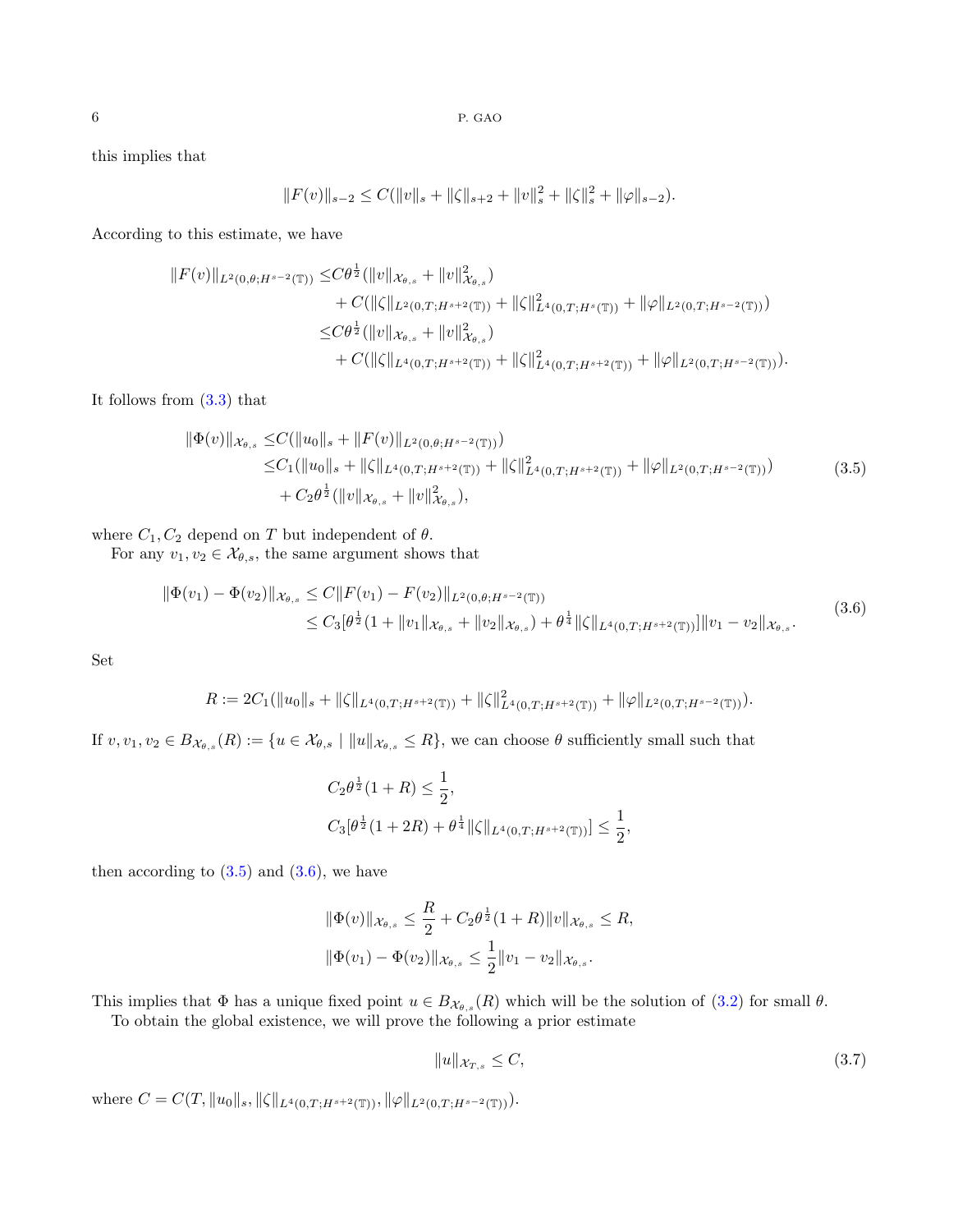For  $s = 0$ , taking the scalar product in  $L^2(\mathbb{T})$  of equation [\(3.2\)](#page-4-1) with u, noting the facts that

$$
\int_{\mathbb{T}} (\zeta u)_x u \mathrm{d}x = -\int_{\mathbb{T}} \zeta u u_x \mathrm{d}x = \frac{1}{2} \int_{\mathbb{T}} \zeta_x u^2 \mathrm{d}x \le C ||\zeta||_2 ||u||^2,
$$
  

$$
\int_{\mathbb{T}} \zeta \zeta_x u \mathrm{d}x \le ||\zeta \zeta_x|| ||u|| \le C ||\zeta||_2^2 ||u||,
$$

we have

$$
\frac{1}{2}\frac{\mathrm{d}}{\mathrm{d}t}\|u\|^2 + \|\partial_x^2 u\|^2 \le C(\|\partial_x^2 u\|\|u\| + \|\zeta\|_2 \|\partial_x^2 u\| + \|\zeta\|_2 \|u\|^2 + \|\zeta\|_2^2 \|u\| + \|\varphi\|_{-2} \|u\|_2)
$$
  

$$
\le \frac{1}{2}\|\partial_x^2 u\|^2 + C(1 + \|\zeta\|_2) \|u\|^2 + C(1 + \|\zeta\|_2^4 + \|\varphi\|_{-2}^2).
$$

By Gronwall's inequality,  $(3.7)$  holds for  $s = 0$ .

For  $s > 0$ , we can prove [\(3.7\)](#page-5-2) by induction. More precisely, let k be any nonnegative integer, assume that if we have [\(3.7\)](#page-5-2) for  $s = k$ , we claim that (3.7) holds for  $k < s \leq k + 1$ .

To this purpose, taking the scalar product in  $L^2(\mathbb{T})$  of equation [\(3.2\)](#page-4-1) with  $\partial_x^{2s}u$ , we can obtain that

<span id="page-6-1"></span>
$$
\frac{1}{2}\frac{d}{dt}\|\partial_x^s u\|^2 + \|\partial_x^{s+2} u\|^2
$$
\n
$$
\leq C(\|\partial_x^{s+2} u\| \|\partial_x^s u\| + \|\zeta\|_{s+2} \|\partial_x^{s+2} u\| - (uu_x + (u\zeta)_x, \partial_x^{2s} u) + \|\zeta\|_{s+2}^2 \|\partial_x^s u\| + \|\varphi\|_{s-2} \|u\|_{s+2}) \tag{3.8}
$$
\n
$$
\leq \frac{1}{4} \|\partial_x^{s+2} u\|^2 + C\|\partial_x^s u\|^2 + C(1 + \|u\|^2 + \|\zeta\|_{s+2}^4 + \|\varphi\|_{s-2}^2) - (uu_x + (u\zeta)_x, \partial_x^{2s} u).
$$

Our task is reduced to estimate  $(uu_x + (u\zeta)_x, \partial_x^{2s}u)$ . Applying Young's inequality in Lemma [2.3](#page-2-1) and interpolation inequality in Lemma [2.4,](#page-2-2) we have

$$
\begin{split} |((u\zeta)_x, \partial_x^{2s} u)| &\leq |(\partial_x^{s+1}(u\zeta), \partial_x^s u)| \\ &\leq \|u\zeta\|_{s+1} \|\partial_x^s u\| \\ &\leq C \|u\|_{s+1} \|\zeta\|_{s+1} \|\partial_x^s u\| \\ &\leq C (\|\partial_x^{s+2} u\| + \|u\|) \|\zeta\|_{s+1} \|\partial_x^s u\| \\ &\leq \frac{1}{8} \|\partial_x^{s+2} u\|^2 + C(1 + \|\zeta\|_{s+1}^2) \|\partial_x^s u\|^2 + C \|\zeta\|_{s+1}^2 \|u\|^2. \end{split} \tag{3.9}
$$

We will prove that for any  $k < s \leq k + 1$ , k is any nonnegative integer, it holds that

<span id="page-6-0"></span>
$$
|(uu_x, \partial_x^{2s}u)| \le \frac{1}{8} \|\partial_x^{s+2}u\|^2 + C.
$$
\n(3.10)

Indeed, if  $k = 0, 0 < s \le 1$ , then  $2s + 1 \le s + 2$ , then for any  $\varepsilon > 0$ , it holds that

$$
|(uu_x, \partial_x^{2s}u)| \le C||u||_{L^{\infty}(\mathbb{T})}||u|| ||\partial_x^{2s+1}u||
$$
  
\n
$$
\le C||u||_1 ||u|| ||u||_{s+2}
$$
  
\n
$$
\le C||u||(\varepsilon||\partial_x^{s+2}u||^2 + C(\varepsilon)||u||^2),
$$

where we have applied the interpolation inequality in Lemma [2.4](#page-2-2) to obtain  $||u||_1 ||u||_{s+2} \leq \varepsilon ||\partial_x^{s+2}u||^2 + C(\varepsilon)||u||^2$ . According to [\(3.7\)](#page-5-2) for  $s = 0$ , we can choose  $\varepsilon$  small enough such that [\(3.10\)](#page-6-0) holds.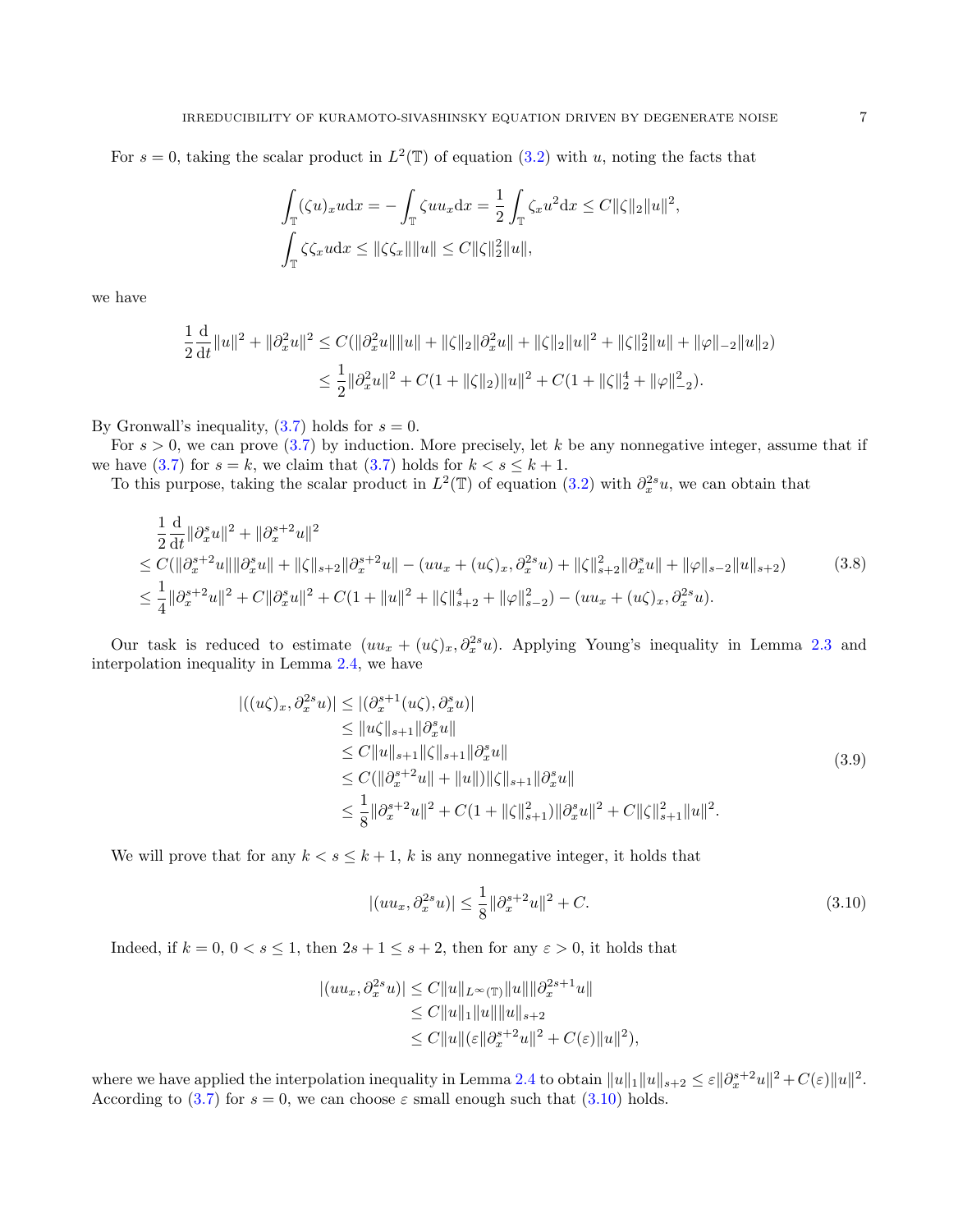If  $k \geq 1$ ,  $k < s \leq k+1$ , we have  $2s - k + 1 \leq s + 2$ , then it follows that

$$
\begin{aligned} |(uu_x, \partial_x^{2s}u)| &\leq C |(\partial_x^k(u^2), \partial_x^{2s-k+1}u)| \\ &\leq C \|u\|_k^2 \|u\|_{s+2} \\ &\leq C \|u\|_k^4 + \frac{1}{8} \|u\|_{s+2}^2 \\ &\leq \frac{1}{8} \|\partial_x^{s+2}u\|^2 + C(\|u\|_k^4 + \|u\|^2). \end{aligned}
$$

Due to the assumption that [\(3.7\)](#page-5-2) holds for  $s = k$ , the above estimate implies that [\(3.10\)](#page-6-0) holds.

Combining estimates  $(3.8)$ – $(3.10)$ , we conclude that

$$
\frac{\mathrm{d}}{\mathrm{d}t} \|\partial_x^s u\|^2 \le C(1 + \|\zeta\|_{s+2}^4) \|\partial_x^s u\|^2 + C(1 + \|\zeta\|_{s+2}^4 + \|\varphi\|_{s-2}^2).
$$

Applying Gronwall's inequality again, we can obtain [\(3.7\)](#page-5-2) for  $k < s \leq k + 1$ . This implies that (3.7) holds for any  $s \geq 0$ . Namely, we get the existence of the solution on [0, T].

For the uniqueness, let  $u_1, u_2 \in \mathcal{X}_{T,s}$  be two solutions of [\(3.2\)](#page-4-1), then  $v = u_1 - u_2$  satisfies

$$
\begin{cases} v_t + v_{xxxx} + v_{xx} + u_1 v_x + v u_{2x} + (\zeta v)_x = 0 & \text{in } \mathbb{T} \times (0, T), \\ v(0) = 0 & \text{in } \mathbb{T}. \end{cases}
$$

Repeating the above arguments, we get that

$$
\frac{\mathrm{d}}{\mathrm{d}t}||v||^2 \leq C(1+||\zeta||_2 + ||u_1||_2 + ||u_2||_2)||v||^2,
$$

which implies that  $v \equiv 0$  in view of the Gronwall's inequality.

Finally, we prove [\(3.4\)](#page-4-4). To this purpose, let  $\hat{u}$  be the solution of [\(3.2\)](#page-4-1) with  $(\hat{u}_0, 0, \hat{\varphi})$  and  $w = u - \hat{u}$ , then w is a solution of problem

$$
\begin{cases} w_t + w_{xxxx} + w_{xx} + uw_x + w\hat{u}_x = \eta & \text{in } \mathbb{T} \times (0, T), \\ w(0) = w_0 & \text{in } \mathbb{T}, \end{cases}
$$
 (3.11)

where  $w_0 = u_0 - \hat{u}_0$  and  $\eta = \varphi - \hat{\varphi}$ . Applying similar methods as above, we can obtain that

$$
\frac{\mathrm{d}}{\mathrm{d}t} \|w\|^2 + \|\partial_x^2 w\|^2 \le C(1 + \|u\|_2 + \|\hat{u}\|_2) \|w\|^2 + C\|\eta\|_{-2}^2,
$$
\n
$$
\frac{\mathrm{d}}{\mathrm{d}t} \|\partial_x^s w\|^2 + \|\partial_x^{s+2} w\|^2 \le C(1 + \|u\|_{s+2}^2 + \|\hat{u}\|_{s+2}^2) \|\partial_x^s w\|^2 + C(\|\eta\|_{s-2}^2 + \|w\|^2), \quad s > 0.
$$

Thus, [\(3.4\)](#page-4-4) follows from Gronwall's inequality.

This ends the proof of Proposition [3.6.](#page-4-2)

#### 3.2. Asymptotic property

The following asymptotic property plays an important role in the proof of approximate controllability.

 $\Box$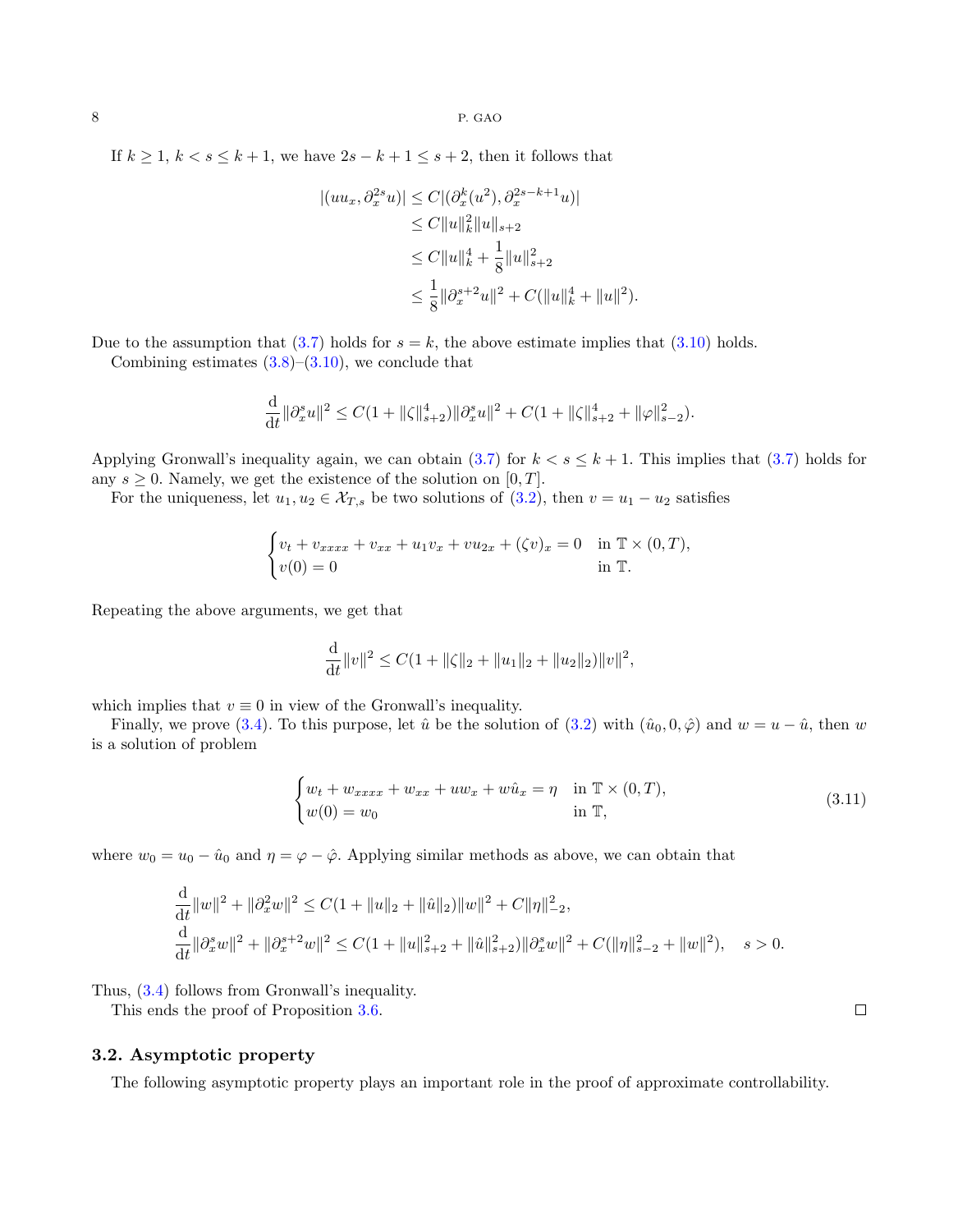<span id="page-8-3"></span>**Proposition 3.7.** Let  $T > 0$  and  $s > \frac{1}{2}$ . For any  $u_0, \eta \in H^{s+2}(\mathbb{T})$ ,  $\zeta \in H^{s+4}(\mathbb{T})$ ,  $h \in L^2(0,T;H^{s-2}(\mathbb{T}))$ , there is a number  $\delta_0 \in (0,1)$  such that for any  $\delta \in (0,\delta_0)$ , the following limit holds

$$
\mathcal{R}_{\delta}(u_0, \delta^{-\frac{1}{2}}\zeta, h+\delta^{-1}\eta) \longrightarrow u_0 + \eta - \zeta \zeta_x \quad in \ H^s(\mathbb{T}) \quad as \ \delta \to 0.
$$

*Proof.* Let us take any  $\delta > 0$  and consider the equation

<span id="page-8-0"></span>
$$
u_t + (u + \delta^{-\frac{1}{2}}\zeta)_{xxxx} + (u + \delta^{-\frac{1}{2}}\zeta)_{xx} + (u + \delta^{-\frac{1}{2}}\zeta)(u + \delta^{-\frac{1}{2}}\zeta)_x = h + \delta^{-1}\eta.
$$
 (3.12)

By Proposition [3.6,](#page-4-2) [\(3.12\)](#page-8-0) has a unique solution in  $\mathcal{X}_{T,s}$ . Make a time substitution and consider the functions

$$
w(t) := u_0 + t(\eta - \zeta \zeta_x),
$$
  

$$
v(t) := u(\delta t) - w(t),
$$

where  $t \leq 1 \wedge \delta^{-1}T$ . Then v is a solution of the following system

<span id="page-8-1"></span>
$$
\begin{cases}\nv_t + \delta(v + w + \delta^{-\frac{1}{2}}\zeta)_{xxxx} + \delta(v + w + \delta^{-\frac{1}{2}}\zeta)_{xx} \\
+\delta(v + w + \delta^{-\frac{1}{2}}\zeta)(v + w + \delta^{-\frac{1}{2}}\zeta)_x - \zeta\zeta_x = \delta h, \\
v(0) = 0.\n\end{cases}
$$
\n(3.13)

Taking the scalar product in  $L^2(\mathbb{T})$  of equation [\(3.13\)](#page-8-1) with v, we can obtain that

$$
\frac{1}{2}\frac{\mathrm{d}}{\mathrm{d}t}||v||^2 + \delta||\partial_x^2 v||^2 \le \delta||v|| ||\partial_x^2 v|| + \delta||w||_2||\partial_x^2 v|| + \delta^{\frac{1}{2}}||\zeta||_4||v|| + C\delta||w||_1^2||v|| + C\delta||w||_2||v||^2
$$
  
+  $C\delta^{\frac{1}{2}}||\zeta||_2||v||^2 + C\delta^{\frac{1}{2}}||w||_1||\zeta||_1||v|| + C\delta||h||_{-2}(||v|| + ||\partial_x^2 v||)$   
 $\le \frac{\delta}{2}||\partial_x^2 v||^2 + C\delta^{\frac{1}{2}}(1 + ||h||_{-2}^2 + ||v||^2),$ 

this implies that

$$
\frac{\mathrm{d}}{\mathrm{d}t} \|v\|^2 \le C\delta^{\frac{1}{2}} (1 + \|h\|_{-2}^2 + \|v\|^2).
$$

Applying Gronwall's inequality, we have

<span id="page-8-2"></span>
$$
||v(t)||^2 \le C\delta^{\frac{1}{2}} \quad \text{for } 0 < t \le 1 \land (\delta^{-1}T). \tag{3.14}
$$

Then taking the scalar product in  $L^2(\mathbb{T})$  of equation [\(3.13\)](#page-8-1) with  $\partial_x^{2s}v$ , it follows that

$$
\begin{split} &\frac{1}{2}\frac{\mathrm{d}}{\mathrm{d}t}\|\partial_x^s v\|^2+\delta\|\partial_x^{s+2}v\|^2\\ &\leq \delta\|\partial_x^s v\|\|\partial_x^{s+2}v\|+\delta\|w\|_{s+2}\|\partial_x^{s+2}v\|+\delta^{\frac{1}{2}}\|\zeta\|_{s+4}\|\partial_x^s v\|+N(w,\zeta,v)+\delta\|h\|_{s-2}(\|\partial_x^{s+2}v\|+\|v\|)\\ &\leq \frac{\delta}{4}\|\partial_x^{s+2}v\|^2+C\delta^{\frac{1}{2}}(1+\|h\|_{s-2}^2+\|\partial_x^s v\|^2)+N(w,\zeta,v), \end{split}
$$

where

$$
N(w, \zeta, v) = (\delta v v_x + \delta w w_x + \delta (w v)_x + \delta^{\frac{1}{2}} (\zeta v)_x + \delta^{\frac{1}{2}} (\zeta w)_x, \partial_x^{2s} v).
$$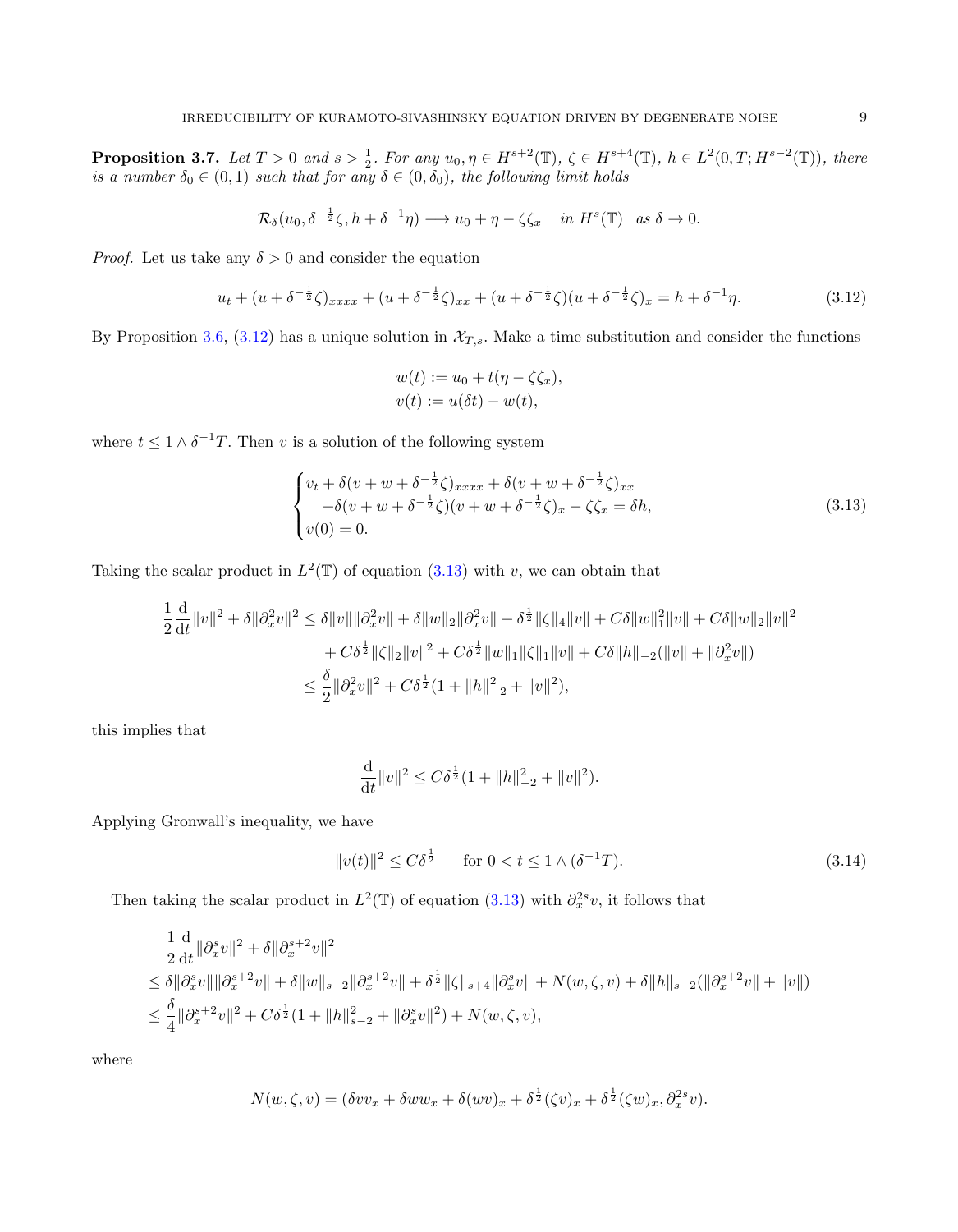The first term in  $N(w, \zeta, v)$  can be estimated as follows:

Since  $H^s(\mathbb{T})(s > \frac{1}{2})$  is an algebra, it follows from the interpolation inequality in Lemma [2.4](#page-2-2) that

$$
\begin{aligned} |(\delta v v_x, \partial_x^{2s} v)| &= \frac{\delta}{2} |(\partial_x^s (v^2), \partial_x^{s+1} v)| \\ &\leq C\delta \|v^2\|_s \|\partial_x^{s+1} v\| \\ &\leq C\delta \|v\|_s^2 \|\partial_x^{s+1} v\| \\ &\leq C\delta (\|\partial_x^s v\|^2 + \|v\|^2)(\|\partial_x^{s+2} v\| + \|v\|) \\ &\leq \frac{\delta}{8} \|\partial_x^{s+2} v\|^2 + C\delta (\|\partial_x^s v\|^4 + \|v\|^4 + 1). \end{aligned}
$$

Therefore, for any  $s > \frac{1}{2}$ ,

$$
|(\delta vv_x, \partial_x^{2s} v)| \le \frac{\delta}{8} ||\partial_x^{s+2} v||^2 + C\delta(||\partial_x^s v||^4 + 1).
$$

By the similar method as above, we can deduce that

$$
|(\delta(wv)_x, \partial_x^{2s}v)| \leq \frac{\delta}{8} \|\partial_x^{s+2}v\|^2 + C\delta(\|\partial_x^s v\|^2 + 1).
$$

Next, we consider  $(\delta^{\frac{1}{2}}(\zeta v)_x, \partial_x^{2s}v)$ . Since  $s > \frac{1}{2}$ , with the help of the interpolation inequality in Lemma [2.4,](#page-2-2) we have

$$
\begin{split} |(\delta^{\frac{1}{2}}(\zeta v)_x,\partial^{2s}_x v)|&=|\delta^{\frac{1}{2}}(\partial_x^s(\zeta v),\partial_x^{s+1}v)|\\ &\leq C\delta^{\frac{1}{2}}\|\zeta\|_s\|v\|_s\|\partial_x^{s+1}v\|\\ &\leq C\delta^{\frac{1}{2}}(\|\partial_x^sv\|+\|v\|)(\delta^{\frac{1}{4}}\|\partial_x^{s+2}v\|+\delta^{-\frac{1}{4}}\|\partial_x^sv\|)\\ &\leq \frac{\delta}{8}\|\partial_x^{s+2}v\|^2+C\delta^{\frac{1}{4}}(\|\partial_x^sv\|^2+1). \end{split}
$$

Then, consideration is given to the remaining terms in  $N(w, \zeta, v)$ ,

$$
|(\delta ww_x, \partial_x^{2s}v)| + |(\delta^{\frac{1}{2}}(\zeta w)_x, \partial_x^{2s}v)| \leq C\delta^{\frac{1}{2}}(\|w\|_{s+1}^2 + \|w\|_{s+1}\|\zeta\|_{s+1})\|\partial_x^{s}v\|
$$
  

$$
\leq C\delta^{\frac{1}{2}}(\|\partial_x^{s}v\|^2 + 1).
$$

Combining the above estimates, we have

$$
\frac{\mathrm{d}}{\mathrm{d}t} \|\partial_x^s v\|^2 \le C\delta^{\frac{1}{4}} (1 + \|h\|_{s-2}^2 + \|\partial_x^s v\|^4).
$$

Proceeding as in the proof of Proposition 2.4 in [\[37\]](#page-20-25), we can choose  $\delta_0 \in (0,1)$  so small such that for any  $\delta < \delta_0$ ,  $s > \frac{1}{2}$ 

<span id="page-9-0"></span>
$$
\|\partial_x^s v(t)\|^2 \le C\delta^{\frac{1}{4}} \qquad \text{for } 0 < t \le 1 \land (\delta^{-1}T). \tag{3.15}
$$

According to  $(3.14)$  and  $(3.15)$ , we have

$$
||v(1)||_s^2 \le C\delta^{\frac{1}{4}},
$$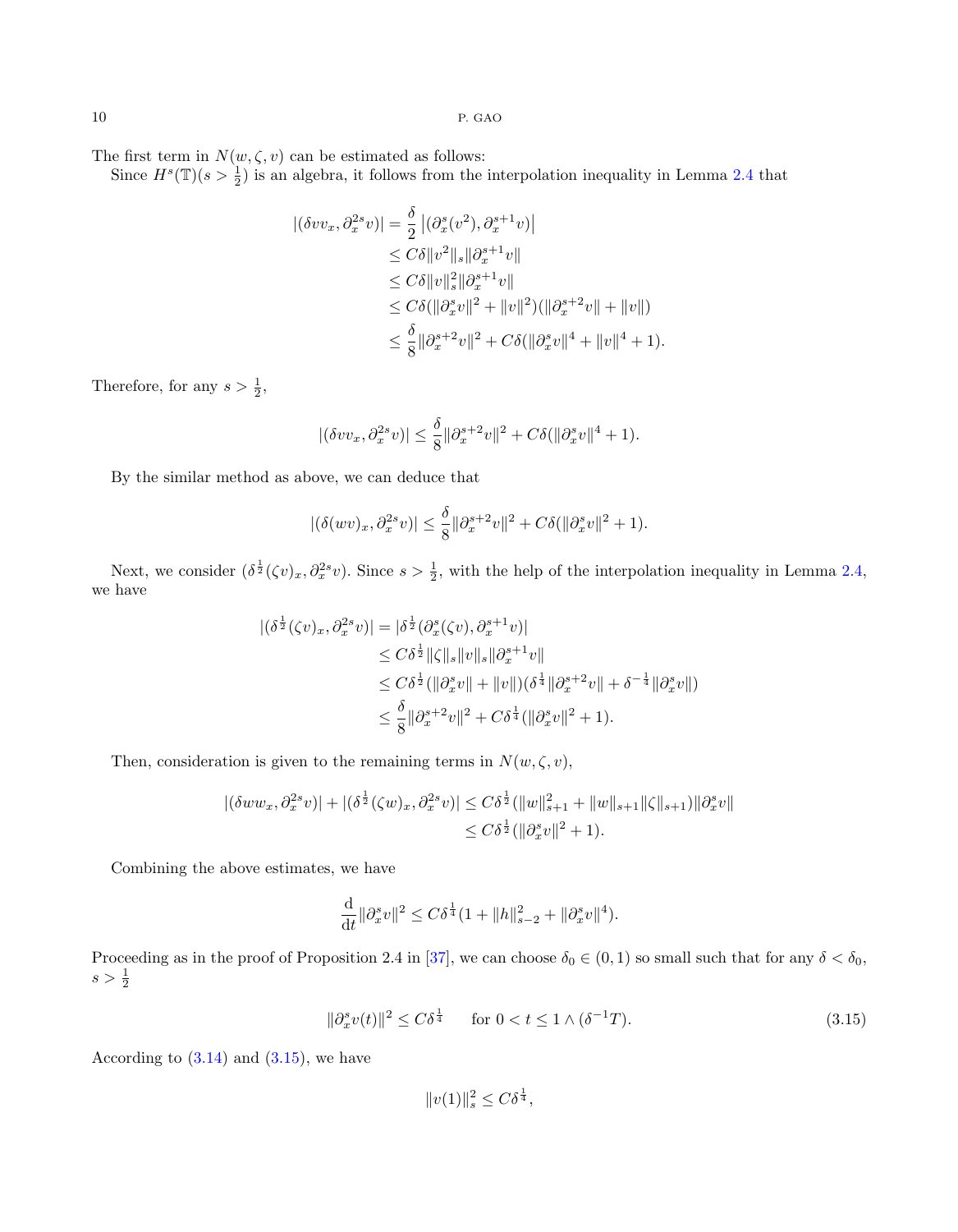namely,

$$
||u(\delta) - (u_0 + \eta - \zeta \zeta_x)||_s^2 \le C\delta^{\frac{1}{4}}.
$$

The proof of Proposition [3.7](#page-8-3) is complete.

#### 3.3. Proof of Theorem [3.3](#page-3-0)

The proof of Theorem [3.3](#page-3-0) is analogous to Theorem 3.3 in [\[37\]](#page-20-25), the proof is divided into four steps. Step 1. Controllability in small time to  $u_0 + \mathcal{H}_0$ . Let us assume for the moment that  $u_0 \in H^{s+2}(\mathbb{T})$ . For any  $\eta \in \mathcal{H}_0$ , applying Proposition [3.7](#page-8-3) for the couple  $(\eta, 0)$ , we see that

$$
\mathcal{R}_{\delta}(u_0, 0, h + \delta^{-1}\eta) \to u_0 + \eta \text{ in } H^s(\mathbb{T}) \text{ as } \delta \to 0.
$$

It follows from the above limit that for any  $\varepsilon > 0$ , there is a time  $0 < \theta_1 < T$  such that  $\hat{\eta} = \theta_1^{-1} \eta \in L^2(0, T; \mathcal{H})$ and

$$
\|\mathcal{R}_{\theta_1}(u_0, h+\hat{\eta}) - u_0 - \eta\|_{s} < \varepsilon.
$$

Step 2. Controllability in small time to  $u_0 + \mathcal{H}_N$ . We argue by induction. Assume that the approximate controllability of [\(3.1\)](#page-3-2) to the set  $u_0 + \mathcal{H}_{N-1}$  is already proved. Let  $\eta_1 \in \mathcal{H}_N$  be of the form

<span id="page-10-1"></span>
$$
\eta_1 = \eta - \sum_{m=1}^n \zeta_m \zeta_{mx} \tag{3.16}
$$

for some integer  $n \ge 1$  and vectors  $\eta, \zeta_1, \dots, \zeta_n \in \mathcal{H}_{N-1}$ . Applying Proposition [3.7](#page-8-3) for the couple  $(0, \zeta_1)$ , we see that

<span id="page-10-0"></span>
$$
\mathcal{R}_{\delta}(u_0, \delta^{-\frac{1}{2}}\zeta_1, h) \to u_0 - \zeta_1 \zeta_{1x} \text{ in } H^s(\mathbb{T}) \text{ as } \delta \to 0.
$$
\n(3.17)

Using the equality

$$
\mathcal{R}_{\delta}(u_0 + \delta^{-\frac{1}{2}}\zeta_1, 0, h) = \mathcal{R}_{\delta}(u_0, \delta^{-\frac{1}{2}}\zeta_1, h) + \delta^{-\frac{1}{2}}\zeta_1
$$

and the limit  $(3.17)$ , we obtain

$$
\|\mathcal{R}_{\delta}(u_0 + \delta^{-\frac{1}{2}}\zeta_1, 0, h) - u_0 + \zeta_1\zeta_{1x} - \delta^{-\frac{1}{2}}\zeta_1\|_{s} \to 0 \text{ as } \delta \to 0.
$$

Combining this with the fact that  $\eta, \zeta_1 \in \mathcal{H}_{N-1}$ , the induction hypothesis, and Proposition [3.6,](#page-4-2) we can find a small time  $\theta_2 > 0$  and a control  $\hat{\eta}_1 \in L^2(0,T; \mathcal{H})$  such that

$$
\|\mathcal{R}_{\theta_2}(u_0, h + \hat{\eta}_1) - u_0 - \eta + \zeta_1 \zeta_{1x}\|_{s} < \varepsilon.
$$

Iterating this argument successively for the vectors  $\zeta_2, \dots, \zeta_n$ , we construct a small time  $\theta > 0$  and a control  $\hat{\eta}_1 \in L^2(0,T; \mathcal{H})$  satisfying

$$
\|\mathcal{R}_{\theta}(u_0, h + \hat{\eta}_1) - u_0 - \eta + \zeta_1 \zeta_{1x} + \dots + \zeta_n \zeta_{nx}\|_s = \|\mathcal{R}_{\theta}(u_0, h + \hat{\eta}_1) - u_0 - \eta_1\|_s < \varepsilon,
$$

where we used [\(3.16\)](#page-10-1). This proves the approximate controllability in small time to any point in  $u_0 + \mathcal{H}_N$ .

 $\Box$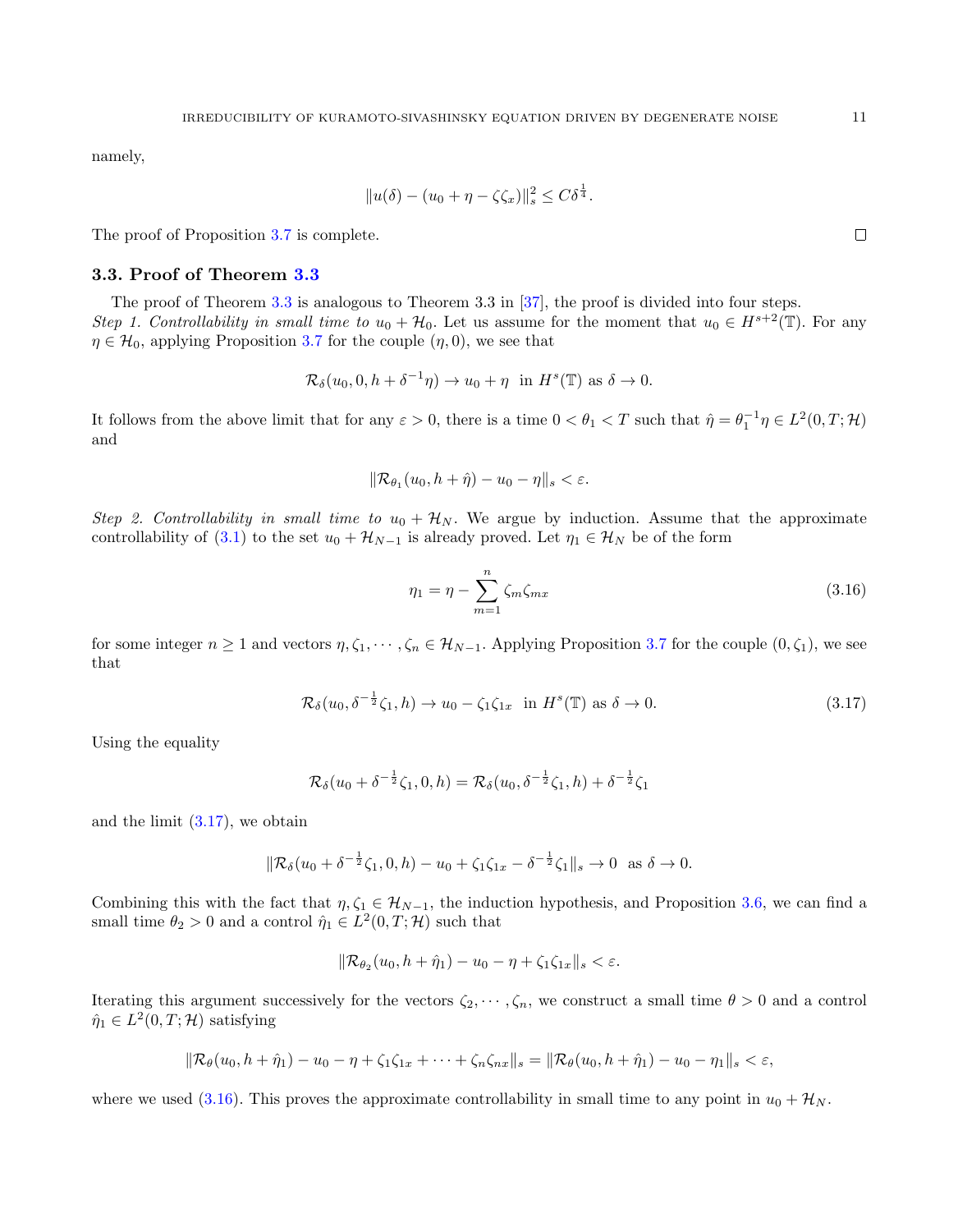Step 3. Global controllability in small time. Now let  $u_1 \in H^s(\mathbb{T})$  be arbitrary. As  $\mathcal{H}_{\infty}$  is dense in  $H^s(\mathbb{T})$ , there is an integer  $N \geq 1$  and point  $\hat{u}_1 \in u_0 + \mathcal{H}_N$  such that

<span id="page-11-0"></span>
$$
||u_1 - \hat{u}_1||_s < \frac{\varepsilon}{2}.
$$
\n(3.18)

By the results of Steps 1 and 2, for any  $\varepsilon > 0$ , there is a time  $\theta > 0$  and a control  $\hat{\eta} \in L^2(0,T; \mathcal{H})$  satisfying

$$
\|\mathcal{R}_{\theta}(u_0, h+\hat{\eta}) - \hat{u}_1\|_{s} < \frac{\varepsilon}{2}.
$$

Combining this with  $(3.18)$ , we get approximate controllability in small time to  $u_1$ . Due to Proposition [3.6](#page-4-2) and the fact that the space  $H^{s+2}(\mathbb{T})$  is dense in  $H^s(\mathbb{T})$ , we can also obtain small time approximate controllability starting from  $u_0 \in H^s(\mathbb{T})$ .

Step 4. Global controllability in fixed time T. Applying the result of Step 3, for any  $\varepsilon > 0$ , there is a time  $T_1 > 0$ and a control  $\eta_1 \in L^2(0,T_1;\mathcal{H})$  satisfying

$$
\|\mathcal{R}_{T_1}(u_0,h+\eta_1)-u_1\|_s<\frac{\varepsilon}{2}.
$$

Take  $v_1 = \mathcal{R}_{T_1}(u_0, h + \eta_1)$ . According to Proposition [3.6,](#page-4-2) we can find  $\tau > 0$  such that for  $t \in [0, \tau]$ ,

$$
\|\mathcal{R}_t(v_1,h)-v_1\|_s<\frac{\varepsilon}{2}.
$$

Define a control function

$$
\eta_2(t) = \begin{cases} \eta_1(t) & t \in [0, T_1], \\ 0 & t \in (T_1, T_1 + \tau], \end{cases}
$$

then, it follows that

$$
\|\mathcal{R}_{T_1+t}(u_0,h+\eta_2)-u_1\|_{s}<\varepsilon,\qquad\forall\ t\in[0,\tau].
$$

If  $T_1 + \tau \geq T$ , then the proof is complete. Otherwise, take  $v_2 = \mathcal{R}_{T_1+\tau}(u_0, h + \eta_2)$ , by the result of Step 3, there is a time  $T_2 > 0$  and a control  $\eta_3 \in L^2(0, T_2; \mathcal{H})$  satisfying

$$
\|\mathcal{R}_{T_2}(v_2,h+\eta_3)-u_1\|_s<\frac{\varepsilon}{2}.
$$

Take  $v_3 = \mathcal{R}_{T_2}(v_2, h + \eta_3)$ , applying again Proposition [3.6,](#page-4-2) for the same  $\tau$ , if  $t \in [0, \tau]$ , we have

$$
\|\mathcal{R}_t(v_3,h)-v_3\|_s<\frac{\varepsilon}{2}.
$$

Define the control function

$$
\eta_4(t) = \begin{cases} \eta_2(t) & t \in [0, T_1 + \tau], \\ \eta_3(t - T_1 - \tau) & t \in (T_1 + \tau, T_1 + T_2 + \tau], \\ 0 & t \in (T_1 + T_2 + \tau, T_1 + T_2 + 2\tau], \end{cases}
$$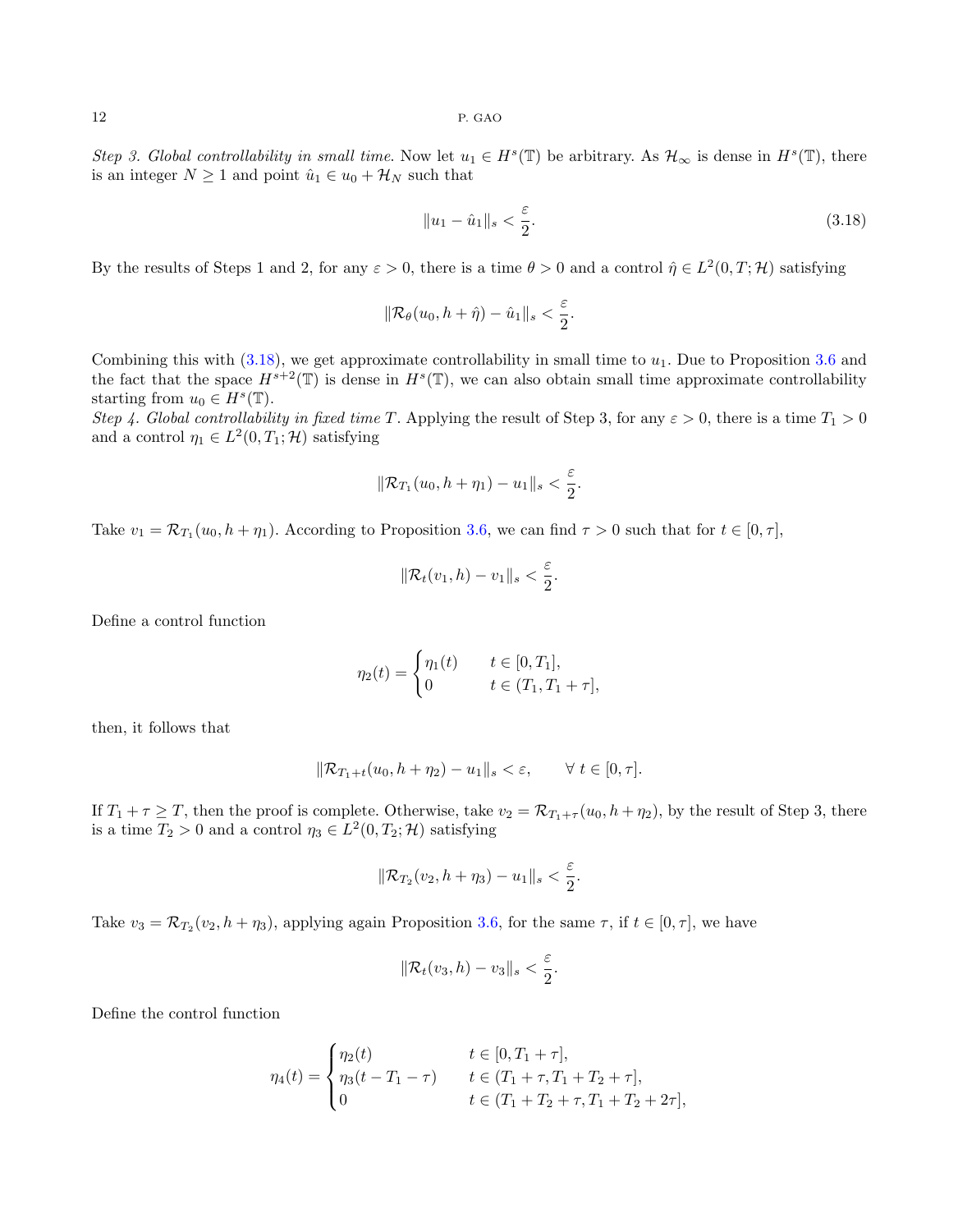we can see that

$$
\|\mathcal{R}_{T_1+T_2+\tau+t}(u_0,h+\eta_4)-u_1\|_s<\varepsilon,\qquad\forall\ t\in[0,\tau].
$$

Again, if  $T_1 + T_2 + 2\tau \geq T$ , then the proof is complete. Otherwise, after a finite number of iterations, we complete the proof of Theorem [3.3.](#page-3-0)

#### <span id="page-12-0"></span>3.4. Proof of Proposition [3.4](#page-3-3)

The proof is divided into four steps. Step 1. We show that

$$
\sin(2mx), \cos(2mx) \in \mathcal{H}_1 \quad \text{for } m \in \mathcal{I}
$$

Indeed, the case  $m = 0$  is obvious. If  $m \neq 0$ , we have

$$
\sin(2mx) = 2\sin(mx)\cos(mx) = \frac{2}{m}\sin(mx)[\sin(mx)]_x \in \mathcal{H}_1,
$$
  
\n
$$
\cos(2mx) = \cos^2(mx) - \sin^2(mx)
$$
  
\n
$$
= [\cos(mx) - \sin(mx)][\cos(mx) + \sin(mx)]
$$
  
\n
$$
= -\frac{1}{m}[\cos(mx) - \sin(mx)][\cos(mx) - \sin(mx)]_x \in \mathcal{H}_1.
$$

Step 2. We prove

$$
\cos(l+m)x \in \mathcal{H}_1 \quad \text{for } l, m \in \mathcal{I}.
$$

Indeed, if  $l + m = 0$ ,  $\cos(l + m)x \in \mathcal{H}_0 \subset \mathcal{H}_1$ . If  $l - m = 0$ , by the result in step 1, we have  $\cos(l + m)x \in \mathcal{H}_1$ . If  $|l| \neq |m|$ , since

$$
\cos(l+m)x = \cos(lx)\cos(mx) - \sin(lx)\sin(mx),
$$

our task is reduced to show that  $cos(lx) cos(mx), sin(lx) sin(mx) \in \mathcal{H}_1$ . Taking

$$
u_1(x) = \sin(lx) + \cos(mx) \in \mathcal{H}_0,
$$
  

$$
u_2(x) = \sin(mx) + \cos(lx) \in \mathcal{H}_0,
$$

it follows that

<span id="page-12-1"></span>
$$
u_1(x)u_{1x}(x) = [\sin(lx) + \cos(mx)][l\cos(lx) - m\sin(mx)]
$$
  
\n
$$
= l\sin(lx)\cos(lx) - m\sin mx\cos(mx) - m\sin(lx)\sin(mx) + l\cos(lx)\cos(mx)
$$
  
\n
$$
= \frac{l}{2}\sin(2lx) - \frac{m}{2}\sin(2mx) - m\sin(lx)\sin(mx) + l\cos(lx)\cos(mx),
$$
  
\n
$$
u_2(x)u_{2x}(x) = [\sin(mx) + \cos(lx)][m\cos(mx) - l\sin(lx)]
$$
  
\n
$$
= m\sin(mx)\cos(mx) - l\sin(lx)\sin(mx) + m\cos(lx)\cos(mx)
$$
  
\n
$$
= \frac{m}{2}\sin(2mx) - \frac{l}{2}\sin(2lx) - l\sin(lx)\sin(mx) + m\cos(lx)\cos(mx).
$$
  
\n(3.19)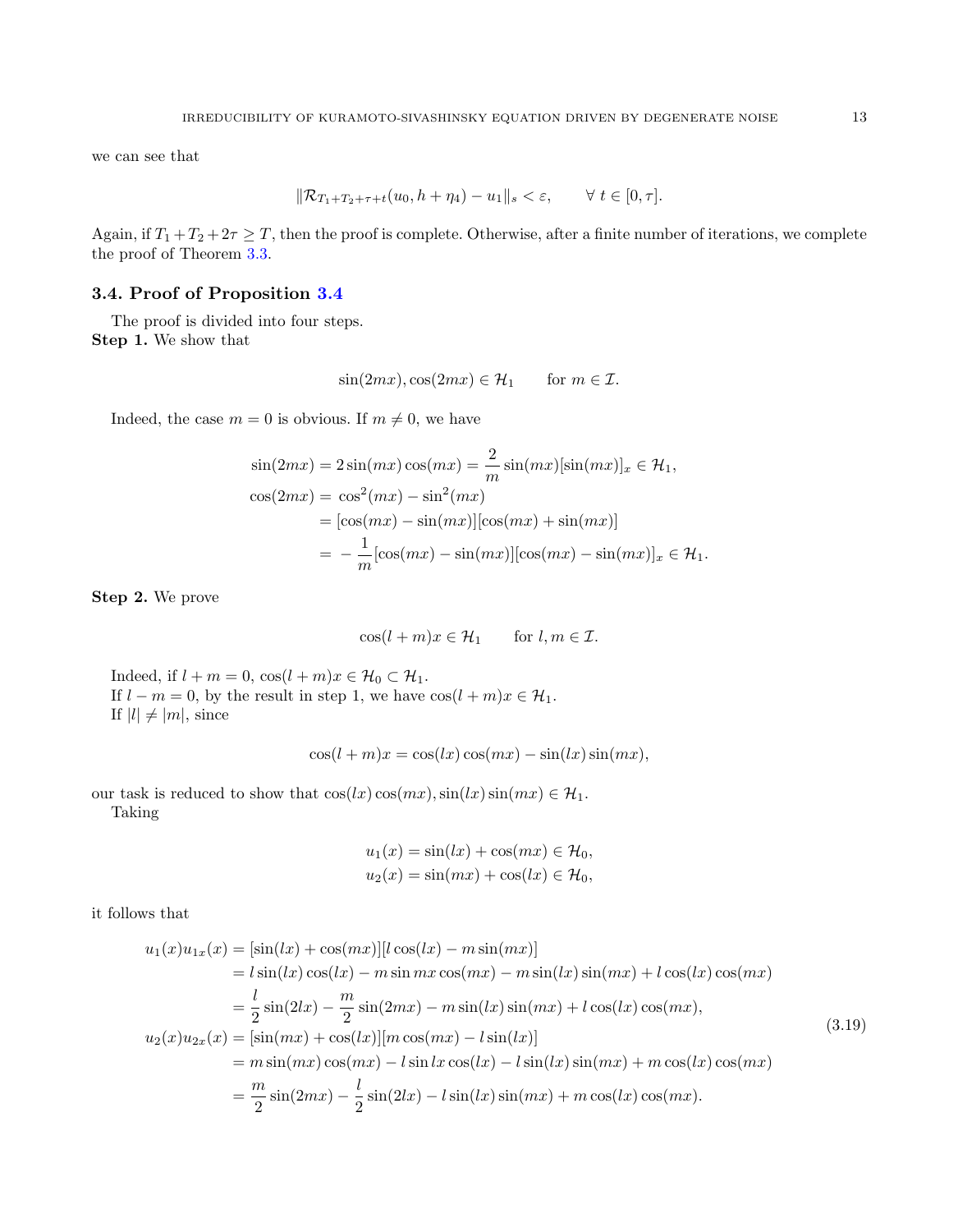By the definition of  $\mathcal{H}_1$  and the results in Step 1, we can obtain that

$$
u_1(x)u_{1x}(x) - \frac{l}{2}\sin(2lx) + \frac{m}{2}\sin(2mx) \in \mathcal{H}_1,
$$
  

$$
u_2(x)u_{2x}(x) - \frac{m}{2}\sin(2mx) + \frac{l}{2}\sin(2lx) \in \mathcal{H}_1.
$$

According to [\(3.19\)](#page-12-1), we can get the expressions of  $\cos(lx)\cos(mx)$  and  $\sin(lx)\sin(mx)$ , this means that  $\cos(lx)\cos(mx),\sin(lx)\sin(mx) \in \mathcal{H}_1.$ Step 3. We prove

$$
\sin(l+m)x \in \mathcal{H}_1 \quad \text{for } l, m \in \mathcal{I}.
$$

Indeed, if  $l + m = 0$ ,  $\sin(l + m)x \in \mathcal{H}_0 \subset \mathcal{H}_1$ . If  $l - m = 0$ , by the result in step 1, we have  $sin(l + m)x \in \mathcal{H}_1$ . If  $|l| \neq |m|$ , since

$$
\sin(l+m)x = \sin(lx)\cos(mx) + \sin(mx)\cos(lx),
$$

our task is reduced to show that  $sin(lx) cos(mx), sin(mx) cos(lx) \in \mathcal{H}_1$ . Taking

$$
u_3(x) = \sin(lx) + \sin(mx) \in \mathcal{H}_0,
$$
  

$$
u_4(x) = \cos(lx) + \cos(mx) \in \mathcal{H}_0,
$$

<span id="page-13-0"></span>proceeding as in [\(3.19\)](#page-12-1), we have

$$
u_3(x)u_{3x}(x) = \frac{l}{2}\sin(2lx) + \frac{m}{2}\sin(2mx) + m\sin(lx)\cos(mx) + l\sin(mx)\cos(lx),
$$
  
\n
$$
u_4(x)u_{4x}(x) = -\frac{l}{2}\sin(2lx) - \frac{m}{2}\sin(2mx) - l\sin(lx)\cos(mx) - m\sin(mx)\cos(lx).
$$
\n(3.20)

Since

$$
u_3(x)u_{3x}(x) - \frac{l}{2}\sin(2lx) - \frac{m}{2}\sin(2mx) \in \mathcal{H}_1,
$$
  

$$
u_4(x)u_{4x}(x) + \frac{l}{2}\sin(2lx) + \frac{m}{2}\sin(2mx) \in \mathcal{H}_1,
$$

It follows from  $(3.20)$  that  $sin(lx) cos(mx), sin(mx) cos(lx) \in \mathcal{H}_1$ . Step 4. Note that for any  $m \in \mathcal{I}$ ,  $\sin(-mx)$ ,  $\cos(-mx) \in \mathcal{H}$ , thus by the results in Step 2 and Step 3, we have

 $\cos(l \pm m)x$ ,  $\sin(l \pm m)x \in \mathcal{H}_1$  for  $l, m \in \mathcal{I}$ .

Since  $\mathcal I$  is a generator, repeating the above steps, we derive

$$
\text{span}\{\sin(mx),\cos(mx):\ m\in\mathbb{Z}\}\subset\mathcal{H}_{\infty},
$$

this implies that  $\mathcal{H}(\mathcal{I})$  is saturating.

The proof of Proposition [3.4](#page-3-3) is complete.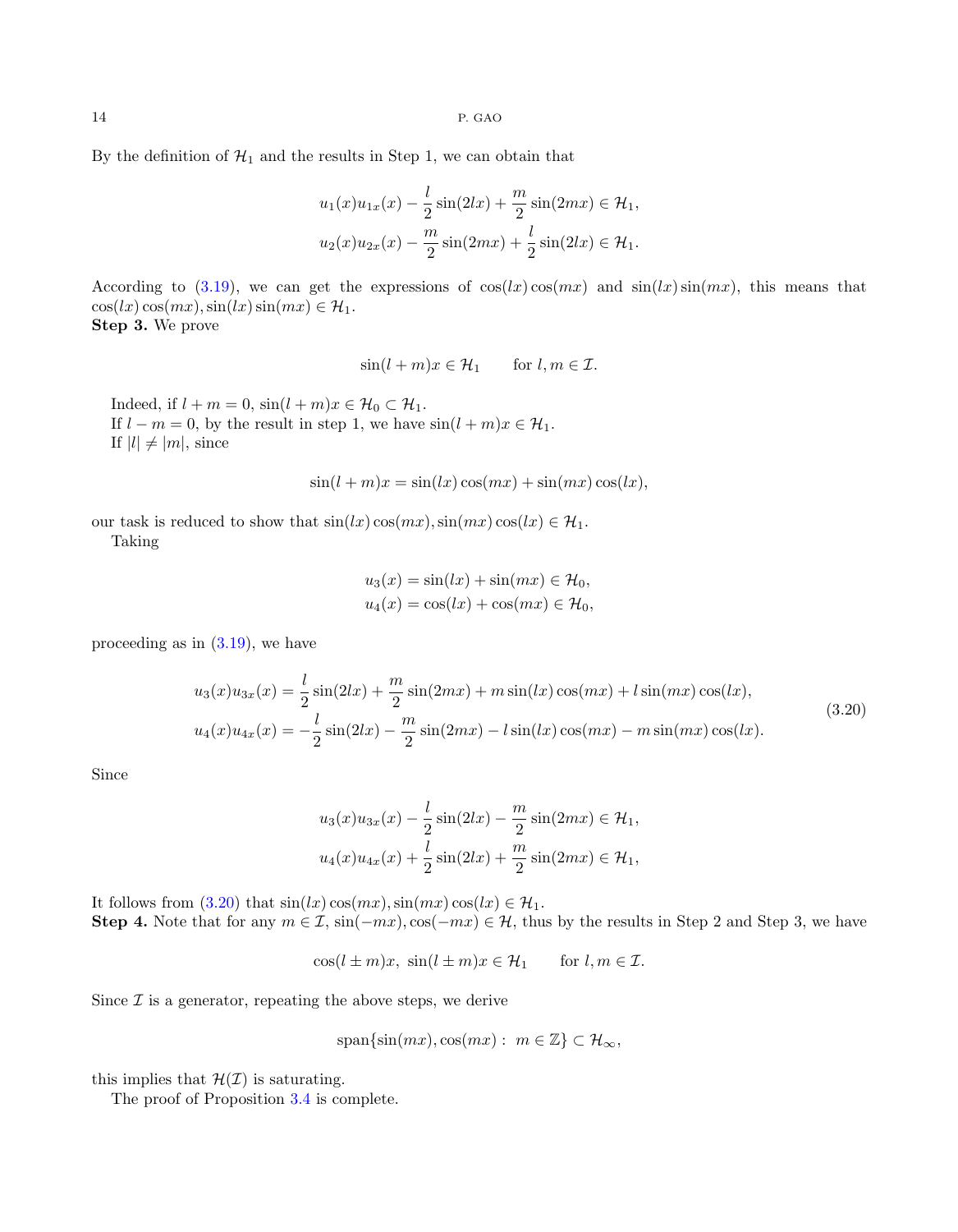## <span id="page-14-1"></span>3.5. Proof of Lemma [3.5](#page-4-0)

Let  $y$  be the solution to the system

<span id="page-14-2"></span>
$$
\begin{cases}\ny_t + y_{xxxx} = f & \text{in } \mathbb{T} \times (0, T), \\
y(0) = y_0 & \text{in } \mathbb{T}.\n\end{cases}
$$
\n(3.21)

Taking the scalar product in  $L^2(\mathbb{T})$  of equation [\(3.21\)](#page-14-2) with  $y + \partial_x^{2s}y$ , it follows that

$$
\frac{1}{2}\frac{\mathrm{d}}{\mathrm{d}t}(\|y\|^2 + \|\partial_x^s y\|^2) + \|y_{xx}\|^2 + \|\partial_x^{s+2} y\|^2 = (y + \partial_x^{2s} y, f),
$$

this yields

$$
||y(t)||_s^2 + \int_0^t ||\partial_x^{s+2} y(r)||^2 dr \le C(||y_0||_s^2 + \int_0^t (y + \partial_x^{2s} y, f) dr).
$$

Since

$$
C\int_0^t (y+\partial_x^{2s}y,f)dr \le C\int_0^t (\|y(r)\|^2 + \|f(r)\|^2 + \|\partial_x^{s-2}f(r)\|^2)dr + \frac{1}{2}\int_0^t \|\partial_x^{s+2}y(r)\|^2 dr,
$$

we have

<span id="page-14-3"></span>
$$
||y(t)||_s^2 + \int_0^t ||\partial_x^{s+2} y(r)||^2 dr \le C [||y_0||_s^2 + \int_0^t (||y(r)||^2 + ||f(r)||_{s-2}^2) dr].
$$
\n(3.22)

By applying Gronwall's inequality, we have

$$
||y||_{C([0,T];H^s(\mathbb{T}))} \leq C(||y_0||_s + ||f||_{L^2(0,T;H^{s-2}(\mathbb{T}))}).
$$

Plugging this estimate into [\(3.22\)](#page-14-3), it is shown that

$$
||y||_{L^2(0,T;H^{s+2}(\mathbb{T})} \leq C(||y_0||_s + ||f||_{L^2(0,T;H^{s-2}(\mathbb{T}))}).
$$

Combining the above estimates, we conclude that

$$
||y||_{\mathcal{X}_{T,s}} \leq C(||y_0||_s + ||f||_{L^2(0,T;H^{s-2}(\mathbb{T}))}).
$$

If we take  $f = 0$  in [\(3.21\)](#page-14-2), the solution y to (3.21) is  $S(t)y_0$ , it satisfies the first estimate in [\(3.3\)](#page-4-3). If we take  $y_0 = 0$  in [\(3.21\)](#page-14-2), the solution y to (3.21) is  $\int_0^t S(t-s)f(s)ds$ , it satisfies the second estimate in [\(3.3\)](#page-4-3).

## 4. Proof of Theorem [1.2](#page-1-1)

<span id="page-14-0"></span>In this section, we will establish the irreducibility of stochastic KSE.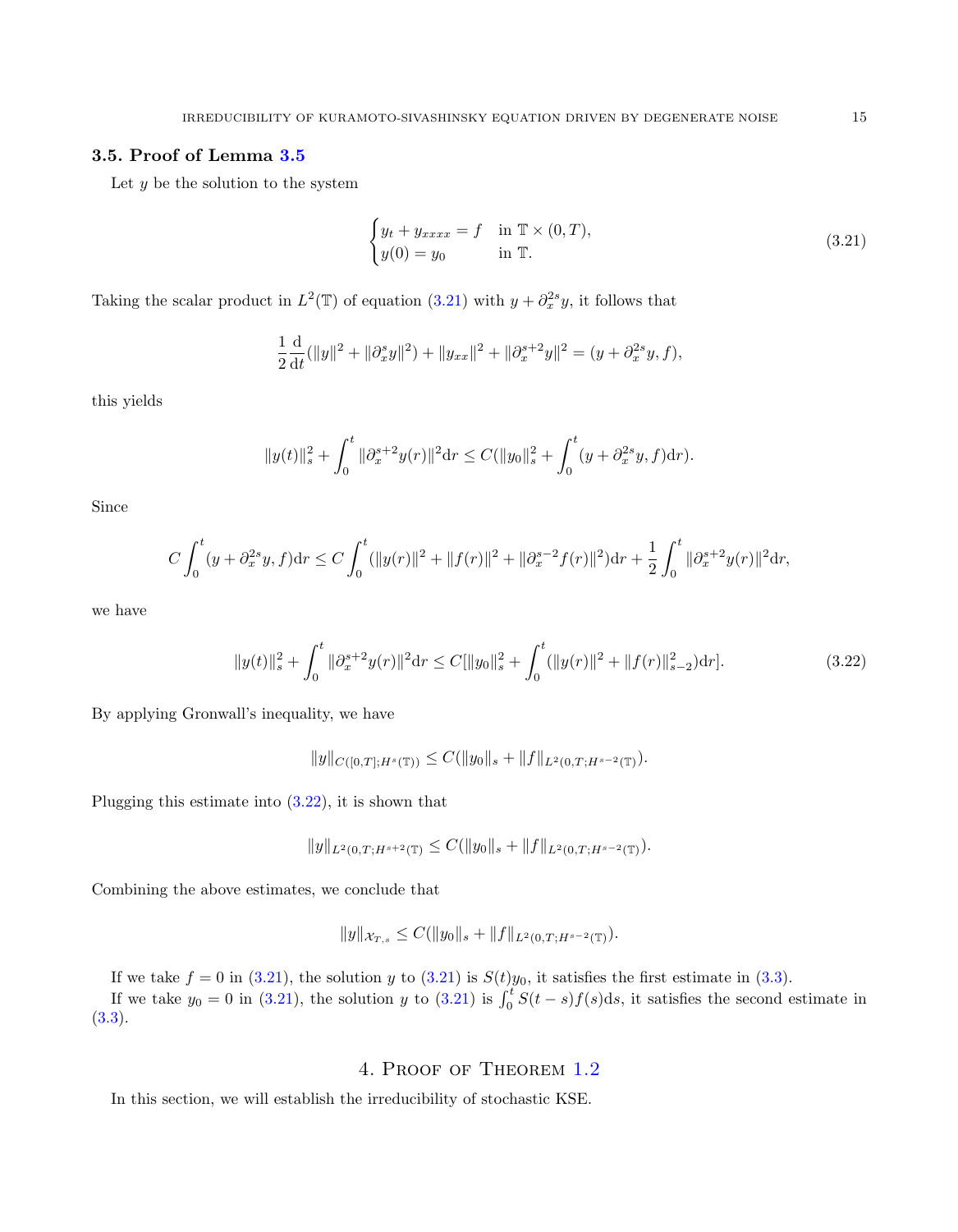## 4.1. Continuity of solving operator for deterministic KSE

We consider the following integral equation:

<span id="page-15-0"></span>
$$
u(t) - u_0 + \int_0^t (u_{xxxx} + u_{xx} + uu_x)(r) dr = g(t).
$$
\n(4.1)

For  $s \in \mathbb{R}$ , we define spaces

$$
X^{s} := C([0, T]; H^{s}(\mathbb{T})), \quad V_{s} := \{ \zeta \in X^{s} \mid \zeta(0) = 0 \}.
$$

By the same argument as in Exercise 2.1.27 of [\[33\]](#page-20-26), we know that [\(4.1\)](#page-15-0) has a unique solution  $u \in$  $C([0, T], L^2(\mathbb{T})) \cap L^2(0, T; H^2(\mathbb{T}))$  if  $u_0 \in L^2(\mathbb{T})$  and  $g \in V_2$ .

<span id="page-15-4"></span>**Proposition 4.1.** For any  $T > 0$ , the solution of equation [\(4.1\)](#page-15-0) satisfies the following estimates: (*i*). If  $u_0 \in L^2(\mathbb{T})$  and  $g \in V_2$ ,

<span id="page-15-2"></span>
$$
\sup_{0 \le t \le T} \|u(t)\|^2 + \int_0^T \|u(s)\|_2^2 ds \le C(T, \|u_0\|, \|g\|_{V_2}). \tag{4.2}
$$

(*ii*). If  $u_0 \in H^2(\mathbb{T})$  and  $g \in V_4$ ,

<span id="page-15-3"></span>
$$
\sup_{0 \le t \le T} \|u(t)\|_2^2 + \int_0^T \|u(s)\|_4^2 ds \le C(T, \|u_0\|_2, \|g\|_{V_4}).
$$
\n(4.3)

*Proof.* (i). Making the substitution  $u(t) = y(t) + g(t)$ , then y satisfies the equation

<span id="page-15-1"></span>
$$
\begin{cases} y_t + y_{xxx} + y_{xx} + (y+g)(y+g)_x = -g_{xxxx} - g_{xx} & \text{in } \mathbb{T} \times (0,T), \\ y(0) = u_0 & \text{in } \mathbb{T}. \end{cases} (4.4)
$$

Multiplying  $(4.4)$  with y, we have

$$
\frac{1}{2}\frac{\mathrm{d}}{\mathrm{d}t}||y||^2 + ||y_{xx}||^2 = -(y_{xx}, y) - ((yg)_x, y) - (gg_x + g_{xxxx} + g_{xx}, y).
$$

The right hand side can be estimated as follows:

$$
|(y_{xx}, y)| \le \frac{1}{4} ||y_{xx}||^2 + ||y||^2,
$$
  

$$
|((yg)_x, y)| = |\int_{\mathbb{T}} gy y_x dx| = \frac{1}{2} |\int_{\mathbb{T}} g_x y^2 dx| \le C ||g||_2 ||y||^2,
$$
  

$$
|(gg_x + g_{xxxx} + g_{xx}, y)| \le |(gg_x + g_{xx}, y)| + |(g_{xx}, y_{xx})|
$$
  

$$
\le \frac{1}{4} ||y_{xx}||^2 + C ||y||^2 + C (||g||_1^4 + ||g||_2^2).
$$

Thus, we can obtain that

$$
\frac{\mathrm{d}}{\mathrm{d}t} \|y\|^2 + \|y_{xx}\|^2 \le C(\|g\|_2 + 1)\|y\|^2 + C(\|g\|_1^4 + \|g\|_2^2).
$$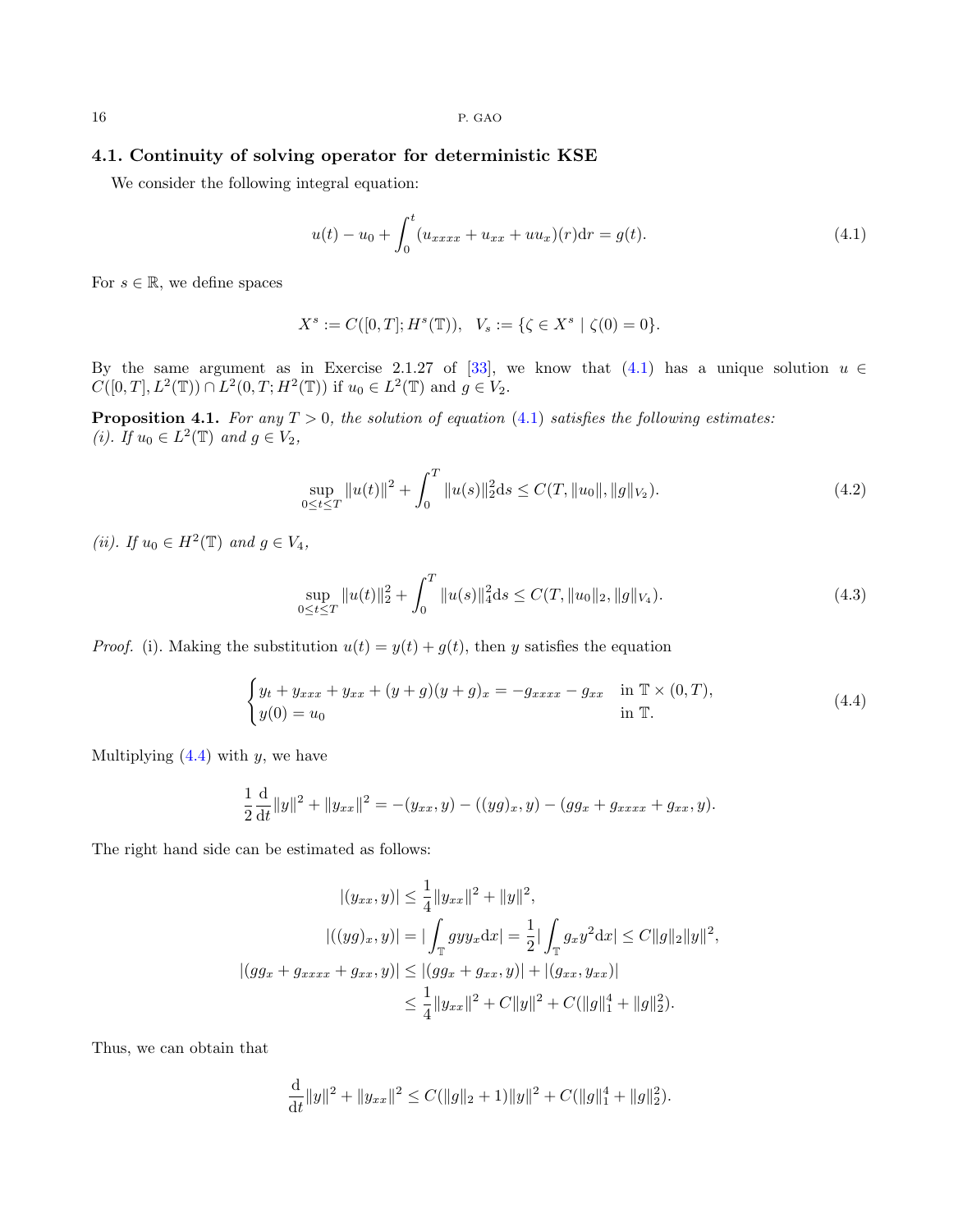It follows from Gronwall's inequality that

<span id="page-16-1"></span>
$$
\sup_{0 \le t \le T} \|y(t)\|^2 + \int_0^T \|y_{xx}(s)\|^2 ds \le C(T, \|u_0\|, \|g\|_{V_2}).
$$
\n(4.5)

Due to the fact that  $u(t) = y(t) + g(t)$ , we can obtain [\(4.2\)](#page-15-2). (ii). Multiplying  $(4.4)$  with  $y_{xxxx}$ , we have

$$
\frac{1}{2}\frac{d}{dt}||y_{xx}||^2 + ||y_{xxxx}||^2
$$
  
= - (y\_{xx}, y\_{xxxx}) - (yy\_x, y\_{xxxx}) - ((yg)\_x, y\_{xxxx}) - (gg\_x + g\_{xxxx} + g\_{xx}, y\_{xxxx})  
= I\_1 + I\_2 + I\_3 + I\_4.

According to Lemma [2.3,](#page-2-1) the following holds

$$
|I_{1}| \leq \varepsilon ||y_{xxxx}||^{2} + C(\varepsilon)||y_{xx}||^{2},
$$
  
\n
$$
|I_{2}| \leq ||y|| ||y_{x}||_{L^{\infty}} ||y_{xxxx}||
$$
  
\n
$$
\leq C ||y|| ||y||_{2} ||y_{xxxx}||
$$
  
\n
$$
\leq C ||y||^{2} ||y_{xxxx}|| + C ||y|| ||y_{xx}|| ||y_{xxxx}||
$$
  
\n
$$
\leq \varepsilon ||y_{xxxx}||^{2} + C(\varepsilon)(||y||^{4} + ||y||^{2} ||y_{xx}||^{2}),
$$
  
\n
$$
|I_{3}| \leq C ||y||_{1} ||g||_{1} ||y_{xxxx}||
$$
  
\n
$$
\leq C ||y|| ||g||_{1} ||y_{xxxx}|| + C ||y_{xx}|| ||g||_{1} ||y_{xxxx}||
$$
  
\n
$$
\leq \varepsilon ||y_{xxxx}||^{2} + C(\varepsilon) ||g||_{1}^{2} (||y||^{2} + ||y_{xx}||^{2}),
$$
  
\n
$$
|I_{4}| \leq C (||g||_{1}^{2} + ||g||_{4}) ||y_{xxxx}||
$$
  
\n
$$
\leq \varepsilon ||y_{xxxx}||^{2} + C(\varepsilon)(||g||_{1}^{4} + ||g||_{4}^{2}).
$$

Taking  $\varepsilon$  sufficiently small, it follows that

$$
\frac{\mathrm{d}}{\mathrm{d}t} \|y_{xx}\|^2 + \|y_{xxxx}\|^2 \leq C(1 + \|y\|^2 + \|g\|_1^2) \|y_{xx}\|^2 + C(\|y\|^4 + \|g\|_1^2 \|y\|^2 + \|g\|_1^4 + \|g\|_4^2).
$$

Applying [\(4.5\)](#page-16-1) and Gronwall's inequality, we can obtain that

$$
\sup_{0 \le t \le T} \|y_{xx}(t)\|^2 + \int_0^T \|y_{xxxx}(s)\|^2 ds \le C(T, \|u_0\|_2, \|g\|_{V_4}).
$$

This implies [\(4.3\)](#page-15-3).

The proof of Proposition [4.1](#page-15-4) is complete.

<span id="page-16-0"></span>**Proposition 4.2.** Let  $u = F(g)$  be the solution of [\(4.1\)](#page-15-0), then (i). If  $u_0 \in L^2(\mathbb{T})$ , the map  $F: V_2 \to X^0$ ,  $g \mapsto u$  is continuous; (*ii*). If  $u_0 \in H^2(\mathbb{T})$ , the map  $F: V_4 \to X^2$ ,  $g \mapsto u$  is continuous.

*Proof.* (i). For any fixed  $R > 0$ , let  $g_i \in V_2$ ,  $||g_i||_{V_2} \leq R$   $(i = 1, 2)$  and  $u_i$  be the solution of [\(4.1\)](#page-15-0) with  $g = g_i$ . Define  $y_i := u_i - g_i$   $(i = 1, 2), g := g_1 - g_2, y := y_1 - y_2$ , then y satisfies the following equation:

<span id="page-16-2"></span>
$$
\begin{cases} y_t + y_{xxxx} + y_{xx} + u_1 u_{1x} - u_2 u_{2x} = -g_{xxxx} - g_{xx} & \text{in } \mathbb{T} \times (0, T), \\ y(0) = 0 & \text{in } \mathbb{T}. \end{cases} (4.6)
$$

 $\Box$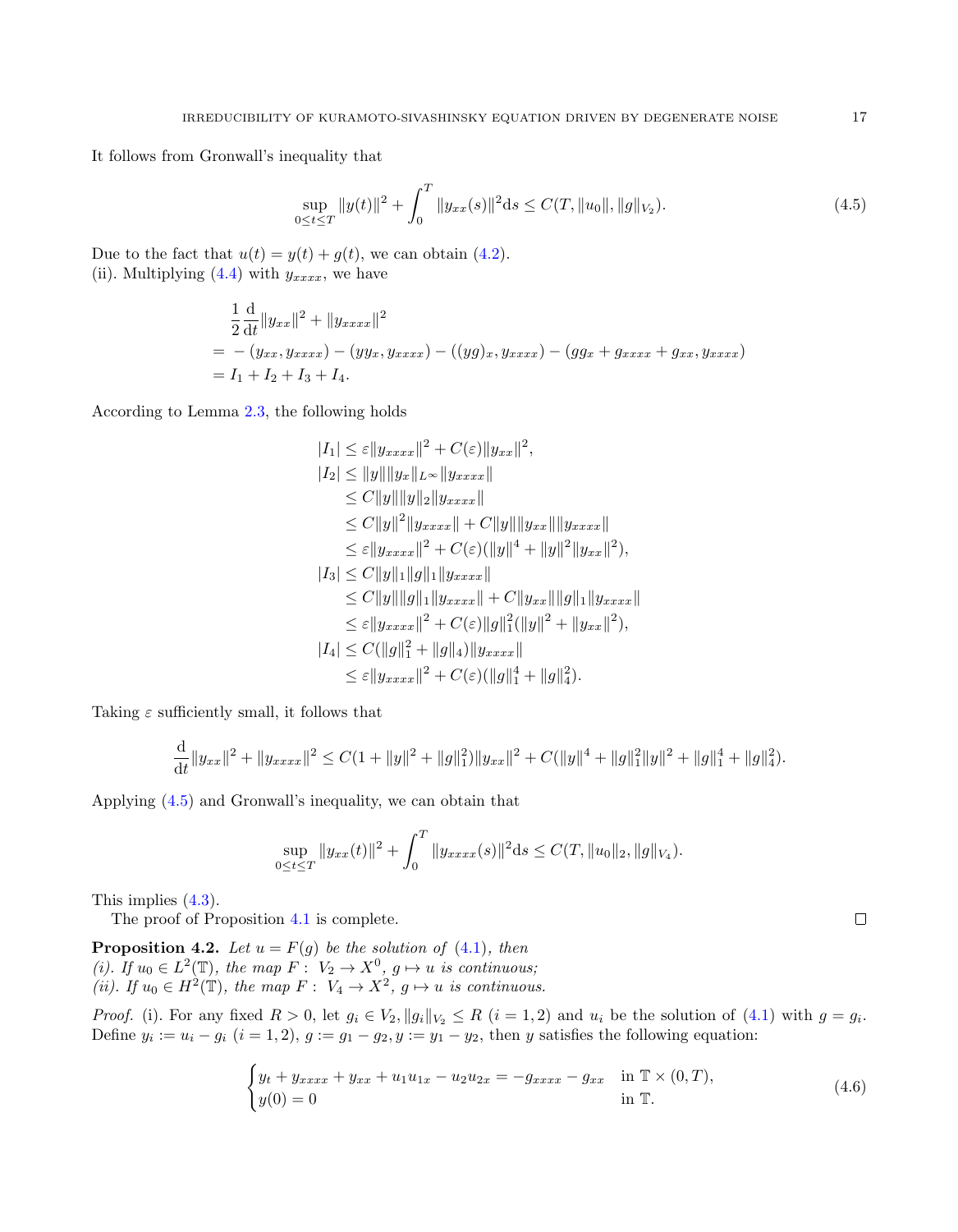Multiplying  $(4.6)$  with y yields

$$
\frac{1}{2}\frac{d}{dt}\|y\|^2 + \|y_{xx}\|^2 = -(y_{xx}, y) - (u_1u_{1x} - u_2u_{2x}, y) - (g_{xxxx} + g_{xx}, y)
$$
  

$$
\leq \varepsilon \|y_{xx}\|^2 + C(\varepsilon)(\|y\|^2 + \|g\|_2^2) - (u_1u_{1x} - u_2u_{2x}, y).
$$

It remains only to estimate  $(u_1u_{1x} - u_2u_{2x}, y)$ . Since

$$
|(u_1u_{1x} - u_2u_{2x}, y)| = |(u_1(y + g)_x + (y + g)u_{2x}, y)|
$$
  
\n
$$
\leq |(u_1y_x, y)| + |(u_1g_x, y)| + |(yu_{2x}, y)| + |(gu_{2x}, y)|,
$$

it is shown that

$$
|(u_1y_x, y)| + |(yu_{2x}, y)| \le C \int_{\mathbb{T}} (|u_1| + |u_2|)|y||y_x| dx
$$
  
\n
$$
\le C(||u_1|| + ||u_2||)||y|| ||y_x||_{L^{\infty}(\mathbb{T})}
$$
  
\n
$$
\le C(||u_1|| + ||u_2||)||y|| ||y||_2
$$
  
\n
$$
\le C(||u_1|| + ||u_2||)||y||^2 + C(||u_1|| + ||u_2||)||y|| ||y_{xx}||
$$
  
\n
$$
\le \varepsilon ||y_{xx}||^2 + C(\varepsilon)(1 + ||u_1||^2 + ||u_2||^2)||y||^2,
$$

$$
|(u_1g_x, y)| + |(gu_{2x}, y)| \le C \int_{\mathbb{T}} (|u_1| + |u_2|)|g_x||y| dx + \int_{\mathbb{T}} |gu_2y_x| dx
$$
  
\n
$$
\le C(||u_1|| + ||u_2||)||g||_2||y|| + C||g||_1||u_2||||y_x||
$$
  
\n
$$
\le C(||u_1|| + ||u_2||)||g||_2||y|| + C||g||_1||u_2||(||y|| + ||y_{xx}||)
$$
  
\n
$$
\le C(||u_1|| + ||u_2||)||g||_2||y|| + C||g||_1||u_2||||y_{xx}||
$$
  
\n
$$
\le \varepsilon ||y_{xx}||^2 + C||y||^2 + C(\varepsilon)(||u_1||^2 + ||u_2||^2)||g||_2^2.
$$

Combining the above estimates and choosing  $0 < \varepsilon \ll 1$ , we get

$$
\frac{d}{dt}||y||^2 + ||y_{xx}||^2 \le C(1 + ||u_1||^2 + ||u_2||^2)||y||^2 + C(1 + ||u_1||^2 + ||u_2||^2)||g||_2^2
$$
  
\n
$$
\le C(T, ||u_0||, R)||y||^2 + C(T, ||u_0||, R)||g||_2^2,
$$

here we have used [\(4.2\)](#page-15-2). It follows from Gronwall's inequality that

$$
||y||_{X^{0}}^{2} \leq C(T, ||u_{0}||, R)||g||_{V_{2}}^{2},
$$

which leads to

$$
||u_1 - u_2||_{X^0} \le C(T, ||u_0||, R)||g_1 - g_2||_{V_2}.
$$

(ii). For any fixed  $R > 0$ , let  $g_i \in V_4$ ,  $||g_i||_{V_4} \leq R$   $(i = 1, 2)$ .

Multiplying  $(4.6)$  with  $y_{xxxx}$ , we have

$$
\frac{1}{2}\frac{d}{dt}||y_{xx}||^2 + ||y_{xxxx}||^2 = -(y_{xx}, y_{xxxx}) - (u_1u_{1x} - u_2u_{2x}, y_{xxxx}) - (g_{xxxx} + g_{xx}, y_{xxxx})
$$
  

$$
\leq \varepsilon ||y_{xxxx}||^2 + C(\varepsilon)(||y_{xx}||^2 + ||g||_4^2) - (u_1u_{1x} - u_2u_{2x}, y_{xxxx}).
$$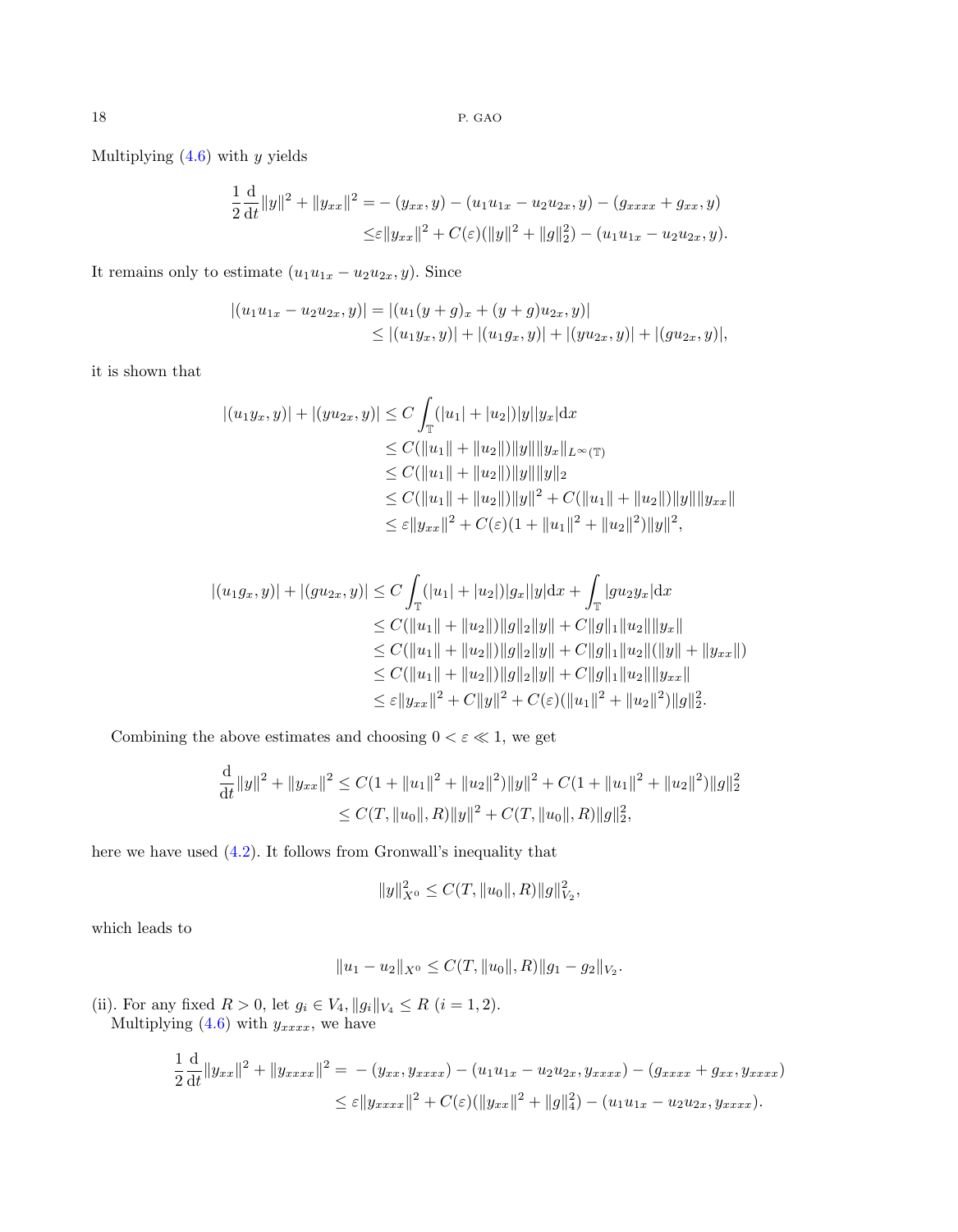It is sufficient to estimate  $(u_1u_{1x} - u_2u_{2x}, y_{xxx})$ . Proceeding as in the proof (i), we can obtain that

$$
|(u_1u_1_x - u_2u_2x, y_{xxxx})|
$$
  
\n
$$
\leq |(u_1y_x, y_{xxxx})| + |(u_1g_x, y_{xxxx})| + |(yu_{2x}, y_{xxxx})| + |(gu_{2x}, y_{xxxx})|
$$
  
\n
$$
\leq (||u_1||_{L^{\infty}(\mathbb{T})}||y_x|| + ||u_1||_{L^{\infty}(\mathbb{T})}||g_x|| + ||y||_{L^{\infty}(\mathbb{T})}||u_{2x}|| + ||g||_{L^{\infty}(\mathbb{T})}||u_{2x}||)||y_{xxxx}||
$$
  
\n
$$
\leq C[(||u_1||_1 + ||u_2||_1)||y||_1 + (||u_1||_1 + ||u_2||_1)||g||_1]||y_{xxxx}||
$$
  
\n
$$
\leq \varepsilon ||y_{xxxx}||^2 + C(\varepsilon)[(||u_1||_1^2 + ||u_2||_1^2)||y||_1^2 + (||u_1||_1^2 + ||u_2||_1^2)||g||_1^2]
$$
  
\n
$$
\leq \varepsilon ||y_{xxxx}||^2 + C(\varepsilon)[(||u_1||_1^2 + ||u_2||_1^2)(||y||^2 + ||y_{xx}||^2) + (||u_1||_1^2 + ||u_2||_1^2)||g||_1^2].
$$

Taking  $\varepsilon$  small enough, we arrive at

$$
\frac{\mathrm{d}}{\mathrm{d}t} \|y_{xx}\|^2 + \|y_{xxxx}\|^2 \leq C(1 + \|u_1\|_1^2 + \|u_2\|_1^2) \|y_{xx}\|^2 + C(1 + \|u_1\|_1^2 + \|u_2\|_1^2) (\|g\|_4^2 + \|y\|^2).
$$

According to the results in (i), we have

$$
||y(t)||^2 \leq C(T, ||u_0||, R)||g||^2_{V_2} \leq C(T, ||u_0||, R)||g||^2_{V_4}.
$$

Therefore, it follows that

$$
\frac{\mathrm{d}}{\mathrm{d}t} \|y_{xx}\|^2 + \|y_{xxxx}\|^2 \leq C(T, \|u_0\|_1, R) \|y_{xx}\|^2 + C(T, \|u_0\|_1, R) \|g\|^2_{V_4}.
$$

Applying Gronwall's inequality, we get

$$
||y||_{X^2}^2 \leq C(T, ||u_0||_2, R) ||g||_{V_4}^2,
$$

this implies

$$
||u_1 - u_2||_{X^2} \le C(T, ||u_0||_2, R) ||g_1 - g_2||_{V_4}.
$$

The proof of Proposition [4.2](#page-16-0) is complete.

## 4.2. Proof of Theorem [1.2](#page-1-1)

Denote  $H := L^2(\mathbb{T}), V := H^2(\mathbb{T}), \mathcal{E} := span\{\sin x, \cos x, 1\}.$  Set  $E := C([0, T]; \mathcal{E})$ . We know that the norms  $\|\cdot\|_E$  and  $\|\cdot\|_{V_2}$  are equivalent for the functions in E. We define  $\xi(t) := b_1\beta_1(t)\sin x + b_2\beta_2(t)\cos x + b_3\beta_3(t)$ . For any  $u_0 \in H, t > 0$ , we have  $u^{u_0}(t) \in V$  a.s., where  $u^{u_0}$  is the solution to  $(1.1)$  with initial date  $u_0$ . Since

 $u^{u_0}$  is Markov in H, for any  $u_1 \in H, T > 0, \varepsilon > 0$ ,

$$
\mathbb{P}(\|u^{u_0}(T) - u_1\| < \varepsilon) = \int_V \mathbb{P}(\|u^{u_0}(T) - u_1\| < \varepsilon \mid u^{u_0}(t) = v)\mathbb{P}(u^{u_0}(t) \in dv)
$$

$$
= \int_V \mathbb{P}(\|u^{v}(T - t) - u_1\| < \varepsilon)\mathbb{P}(u^{u_0}(t) \in dv)
$$

<span id="page-18-0"></span>To prove that  $\mathbb{P}(\|u^{u_0}(T) - u_1\| < \varepsilon) > 0$ , it is sufficient to prove that for any  $T > 0, u_0 \in V$ ,

$$
\mathbb{P}(\|u^{u_0}(T) - u_1\| < \varepsilon) > 0. \tag{4.7}
$$

 $\Box$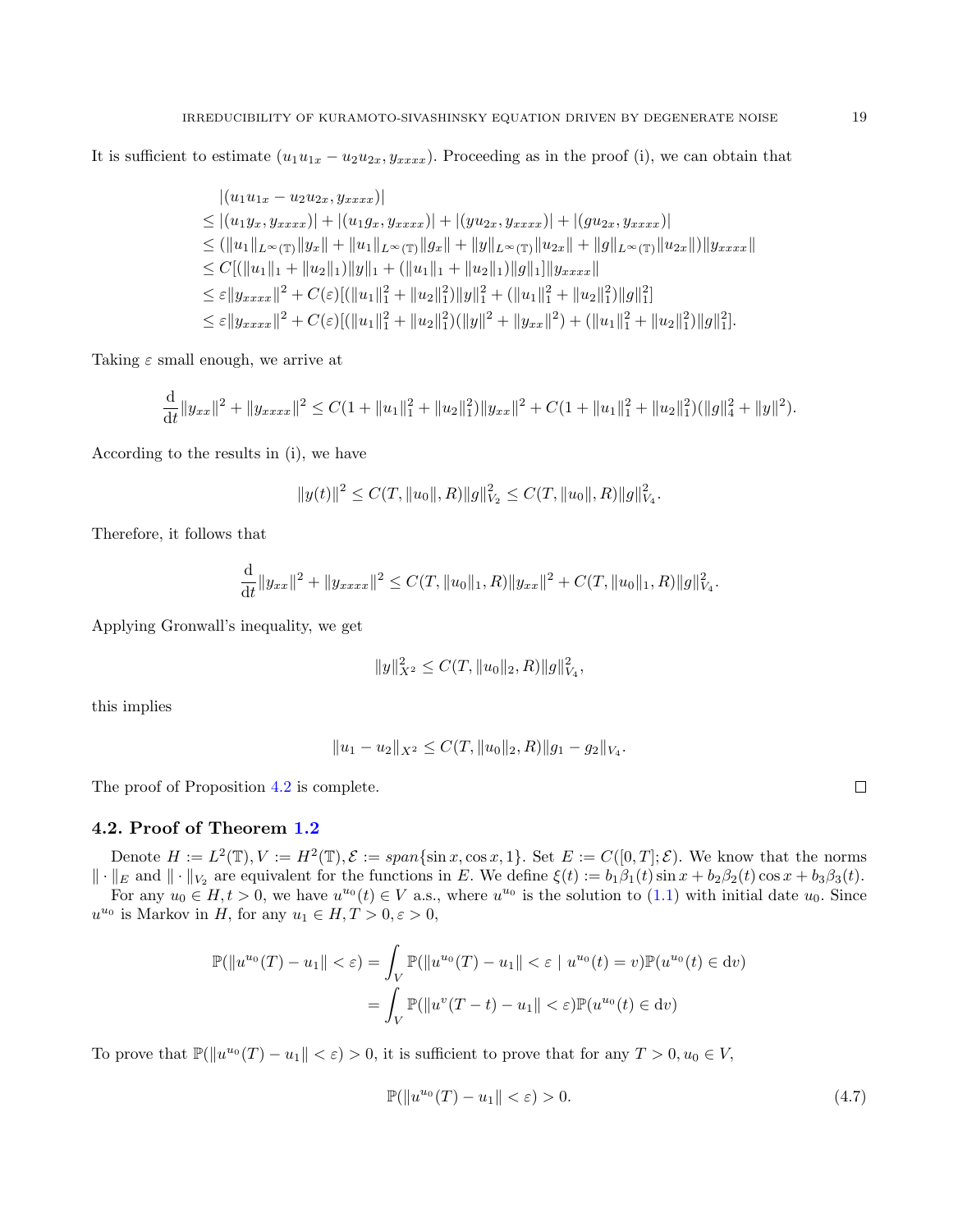Now, we prove that [\(4.7\)](#page-18-0) holds for any  $T > 0, u_0 \in V$ . We denote the solution to [\(4.1\)](#page-15-0) with  $u_0$  and g by  $u^{u_0}(\cdot,g)$ , by this notation, the solution of  $(1.1)$  can be written as  $u^{u_0}(\cdot,\xi)$ . Let  $u_0 \in V$  and  $u_1 \in H$ , since V is dense in H, there exists a function  $\tilde{u}_1 \in V$  such that  $\|\tilde{u}_1 - u_1\| < \frac{\varepsilon}{4}$ . According to Theorem [3.3,](#page-3-0) [\(3.1\)](#page-3-2) is approximately controllable by  $\mathcal E$ -valued control, for any  $\varepsilon > 0$ , there exists a control  $\eta \in L^2(0,T;\mathcal E)$  such that

$$
||u^{u_0}(T,\xi_1)-\tilde{u}_1||_2 < \frac{\varepsilon}{4},
$$

where  $\xi_1(t) := \int_0^t \eta(s) \, ds$ , this leads to the fact

$$
||u^{u_0}(T,\xi_1)-u_1|| < \frac{\varepsilon}{2},
$$

This implies that

$$
\mathbb{P}(\|u^{u_0}(T,\xi) - u_1\| < \varepsilon) \ge \mathbb{P}(\|u^{u_0}(T,\xi) - u^{u_0}(T,\xi_1)\| < \frac{\varepsilon}{2}).
$$

It follows from Proposition [4.2](#page-16-0) that there exists a positive constant  $\delta > 0$  such that when  $\|\xi - \xi_1\|_E < \delta$ ,

$$
||u^{u_0}(T,\xi) - u^{u_0}(T,\xi_1)|| < \frac{\varepsilon}{2}
$$

,

thus, we can obtain that

 $\mathbb{P}(\|u^{u_0}(T,\xi) - u_1\| < \varepsilon) \ge \mathbb{P}(\|\xi - \xi_1\|_E < \delta).$ 

Since the support of  $\mathcal{L}(\xi)$  is E, we have

$$
\mathbb{P}(\|\xi - \xi_1\|_E < \delta) > 0,
$$

then,

$$
\mathbb{P}(\|u^{u_0}(T,\xi)-u_1\|<\varepsilon)>0.
$$

The proof of Theorem [1.2](#page-1-1) is complete.

Acknowledgements. Peng Gao would like to thank the referees and the editors for their careful comments and useful suggestions. Peng Gao would like to thank the financial support of the China Scholarship Council (No. 201806625036) and the hospitality of CNRS and IMJ, Université Paris Diderot-Paris 7 during his visit from December 2018 to November 2019. Peng Gao is supported by the Fundamental Research Funds for the Central Universities (2412020FZ022).

#### **REFERENCES**

- <span id="page-19-2"></span>[1] R.A. Adams and J.J.F. Fournier, Sobolev spaces. Elsevier (2003).
- <span id="page-19-0"></span>[2] A. Armaou and P.D. Christofides, Feedback control of the Kuramoto-Sivashinsky equation. Physica D 137 (2000) 49–61.
- <span id="page-19-3"></span>[3] A.A. Agrachev and A.V. Sarychev, Navier-Stokes equations: controllability by means of low modes forcing. J. Math. Fluid Mech. 7 (2005) 108–152.
- [4] A.A. Agrachev and A.V. Sarychev, Controllability of 2D Euler and Navier-Stokes equations by degenerate forcing. Commun. Math. Phys. 265 (2006) 673–697.
- <span id="page-19-4"></span>[5] A. Agrachev and A. Sarychev, Solid controllability in fluid dynamics. In Instability in Models Connected with Fluid Flows. I, Int. Math. Ser. (N.Y.). Springer, New York (2008) 1–35.
- <span id="page-19-1"></span>[6] V. Barbu, The irreducibility of transition semigroups and approximate controllability. Stochastic Partial Differential Equations and Applications-VII (2005) 21.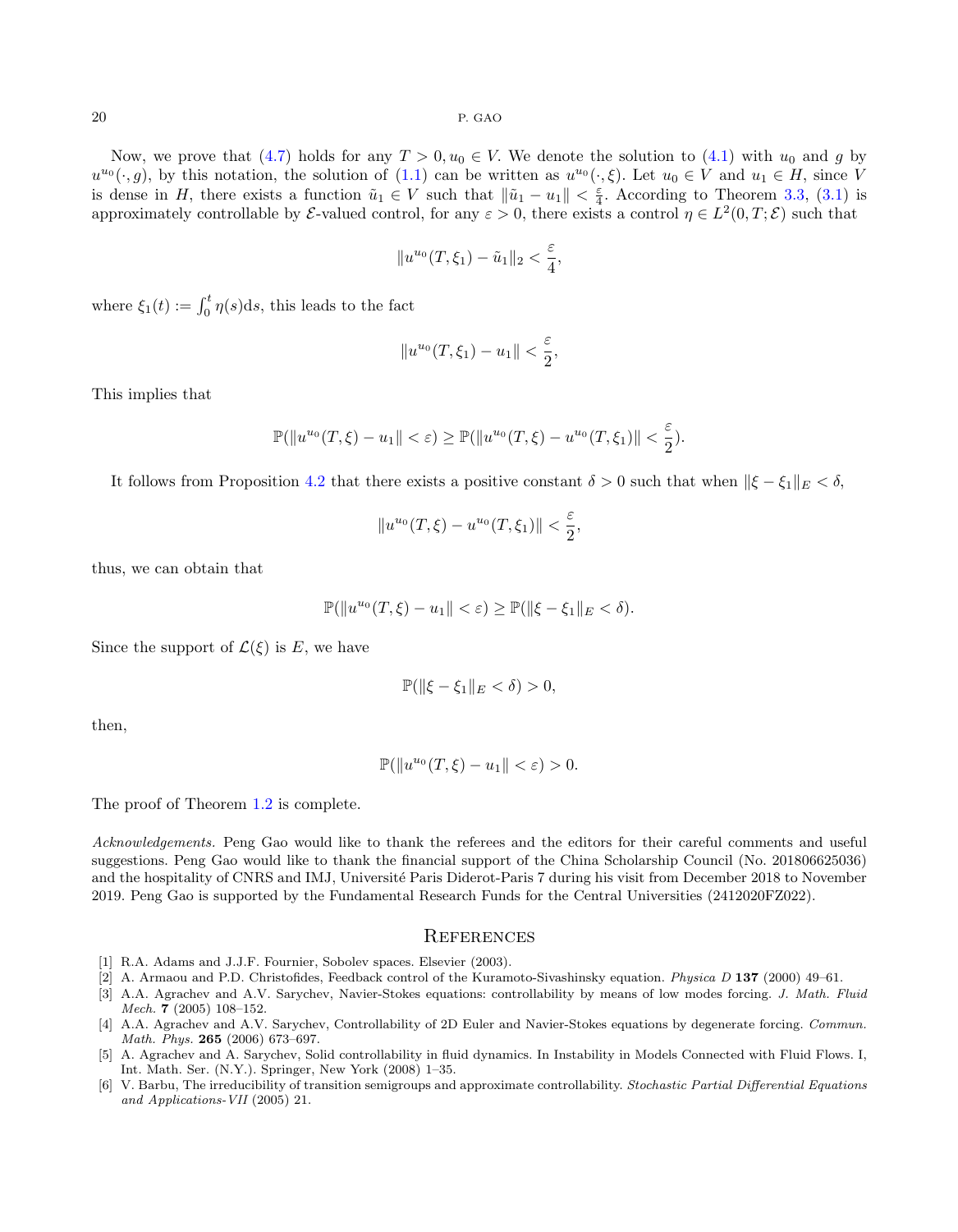- [7] V. Barbu and G. Da Prato, Irreducibility of the transition semigroup associated with the two phase Stefan problem. Variational Analysis and Applications. Springer, Boston, MA (2005) 147-159.
- <span id="page-20-14"></span>[8] V. Barbu and G. Da Prato, Irreducibility of the transition semigroup associated with the stochastic obstacle problem. Infin. Dimens. Anal. Quantum Probab. Relat. Top. 8 (2005) 397-406.
- <span id="page-20-12"></span>[9] L. Bo and Y. Jiang, Large deviation for the nonlocal Kuramoto-Sivashinsky SPDE. Nonlinear Analysis: Theory Methods Appl. 82 (2013) 100–114.
- <span id="page-20-6"></span>[10] L. Bo, K. Shi and Y. Wang, On a nonlocal stochastic Kuramoto-Sivashinsky equation with jumps. Stochastics Dyn. 7 (2007) 439–457.
- <span id="page-20-19"></span>[11] P.M. Boulvard, P. Gao and V. Nersesyan, Controllability and ergodicity of 3D primitive equations driven by a finite-dimensional force (2020).
- <span id="page-20-21"></span>[12] N. Carreno and M.C. Santos, Stackelberg-Nash exact controllability for the Kuramoto-Sivashinsky equation. J. Differ. Equ. 266 (2019) 6068–6108.
- [13] C.M. Cazacu, L.I. Ignat and A.F. Pazoto, Null-controllability of the linear Kuramoto–Sivashinsky equation on star-shaped trees. SIAM J. Control Optim. 56 (2018) 2921–2958.
- [14] E. Cerpa and A. Mercado, Local exact controllability to the trajectories of the 1-D Kuramoto-Sivashinsky equation. J. Differ. Equ. 250 (2011) 2024–2044.
- <span id="page-20-22"></span>[15] E. Cerpa, P. Guzmán and A. Mercado, On the control of the linear Kuramoto-Sivashinsky equation. ESAIM: COCV 23 (2017) 165–194.
- <span id="page-20-3"></span>[16] P. Collet, J.P. Eckmann, H. Epstein et al., A global attracting set for the Kuramoto-Sivashinsky equation. Commun. Math. Phys. 152 (1993) 203–214.
- <span id="page-20-17"></span>[17] G. Da Prato and J. Zabczyk, Stochastic equations in infinite dimensions. Cambridge University Press (2014).
- <span id="page-20-15"></span>[18] Z. Dong, F.Y. Wang and L. Xu, Irreducibility and asymptotics of stochastic Burgers equation driven by α−stable processes. Potential Anal. 52 (2020) 371–392.
- <span id="page-20-7"></span>[19] J. Duan and V.J. Ervin, On the stochastic Kuramoto-Sivashinsky equation. Nonlinear Analysis: Theory Methods Appl. 44 (2001) 205–216.
- <span id="page-20-8"></span>[20] J. Duan and V.J. Ervin, Dynamics of a nonlocal Kuramoto-Sivashinsky equation. J. Differ. Equ. 143 (1998) 243–266.
- <span id="page-20-2"></span>[21] S. Dubljevic, Boundary model predictive control of Kuramoto-Sivashinsky equation with input and state constraints. Comput. Chem. Eng. 34 (2010) 1655-1661.
- <span id="page-20-9"></span>[22] B. Ferrario, Invariant measures for a stochastic Kuramoto-Sivashinsky equation. Stoch. Anal. Appl. 26 (2008) 379–407.
- <span id="page-20-16"></span>[23] F. Flandoli, Irreducibility of the 3-D stochastic Navier-Stokes equation. J. Funct. Anal. 149 (1997) 160-177.
- <span id="page-20-18"></span>[24] F. Flandoli and B. Maslowski, Ergodicity of the 2-D Navier-Stokes equation under random perturbations. Commun. Math. Phys. **172** (1995) 119-141.
- <span id="page-20-23"></span>[25] P. Gao, Null controllability with constraints on the state for the 1-D Kuramoto-Sivashinsky equation. Evol. Equ. Control Theory 4 (2015) 281–296.
- <span id="page-20-10"></span>[26] P. Gao, Global Carleman estimates for the linear stochastic Kuramoto-Sivashinsky equations and their applications. J. Math. Anal. Appl. 464 (2018) 725–748.
- <span id="page-20-11"></span>[27] P. Gao, Null controllability with constraints on the state for the linear stochastic Kuramoto-Sivashinsky equation. Physica A (2020).
- [28] P. Gao, Global exact controllability to the trajectories of the Kuramoto-Sivashinsky equation. Evol. Equ. Control Theory 9 (2020) 181–191.
- [29] P. Gao, A new global Carleman estimate for the one-dimensional Kuramoto-Sivashinsky equation and applications to exact controllability to the trajectories and an inverse problem. Nonlinear Anal. Theory Methods Appl. (2015) 133-147.
- <span id="page-20-24"></span>[30] P. Gao, Optimal distributed control of the Kuramoto-Sivashinsky equation with pointwise state and mixed control-state constraints. IMA J. Math. Control Inf. 33 (2016) 791–811.
- <span id="page-20-13"></span>[31] P. Gao, Averaging principle for stochastic Kuramoto-Sivashinsky equation with a fast oscillation. Discr. Continu. Dyn. Syst. 38 (2018) 5649.
- <span id="page-20-4"></span>[32] J. Goodman, Stability of the kuramoto-sivashinsky and related systems. Commun. Pure Appl. Math. 47 (1994) 293-306.
- <span id="page-20-26"></span>[33] S. Kuksin and A. Shirikyan, Mathematics of two-dimensional turbulence. Cambridge University Press (2012).
- <span id="page-20-0"></span>[34] Y. Kuramoto, Diffusion-induced chaos in reaction systems. Suppl. Prog. Theor. Phys. 64 (1978) 346–367.
- [35] Y. Kuramoto and T. Tsuzuki, On the formation of dissipative structures in reaction-diffusion systems. Theor. Phys. 54 (1975) 687–699.
- <span id="page-20-1"></span>[36] Y. Kuramoto and T. Tsuzuki, Persistent propagation of concentration waves in dissipative media far from thermal equilibrium. Prog. Theor. Phys. 55 (1976) 356–369.
- <span id="page-20-25"></span>[37] V. Nersesyan, Approximate controllability of nonlinear parabolic PDEs in arbitrary space dimension. *Math. Control Related* Fields 11 (2021) 237.
- [38] V. Nersesyan, Approximate controllability of Lagrangian trajectories of the 3D Navier-Stokes system by a finite-dimensional force. Nonlinearity 28 (2015) 825–848.
- <span id="page-20-5"></span>[39] B. Nicolaenko, B. Scheurer and R. Temam, Some global dynamical properties of a class of pattern formation equations. Commun. Partial Differ. Equ. 14 (1989) 245–297.
- <span id="page-20-20"></span>[40] A. Sarychev, Controllability of the cubic Schroedinger equation via a low-dimensional source term. Math. Control Related Fields 4 (2014) 261.